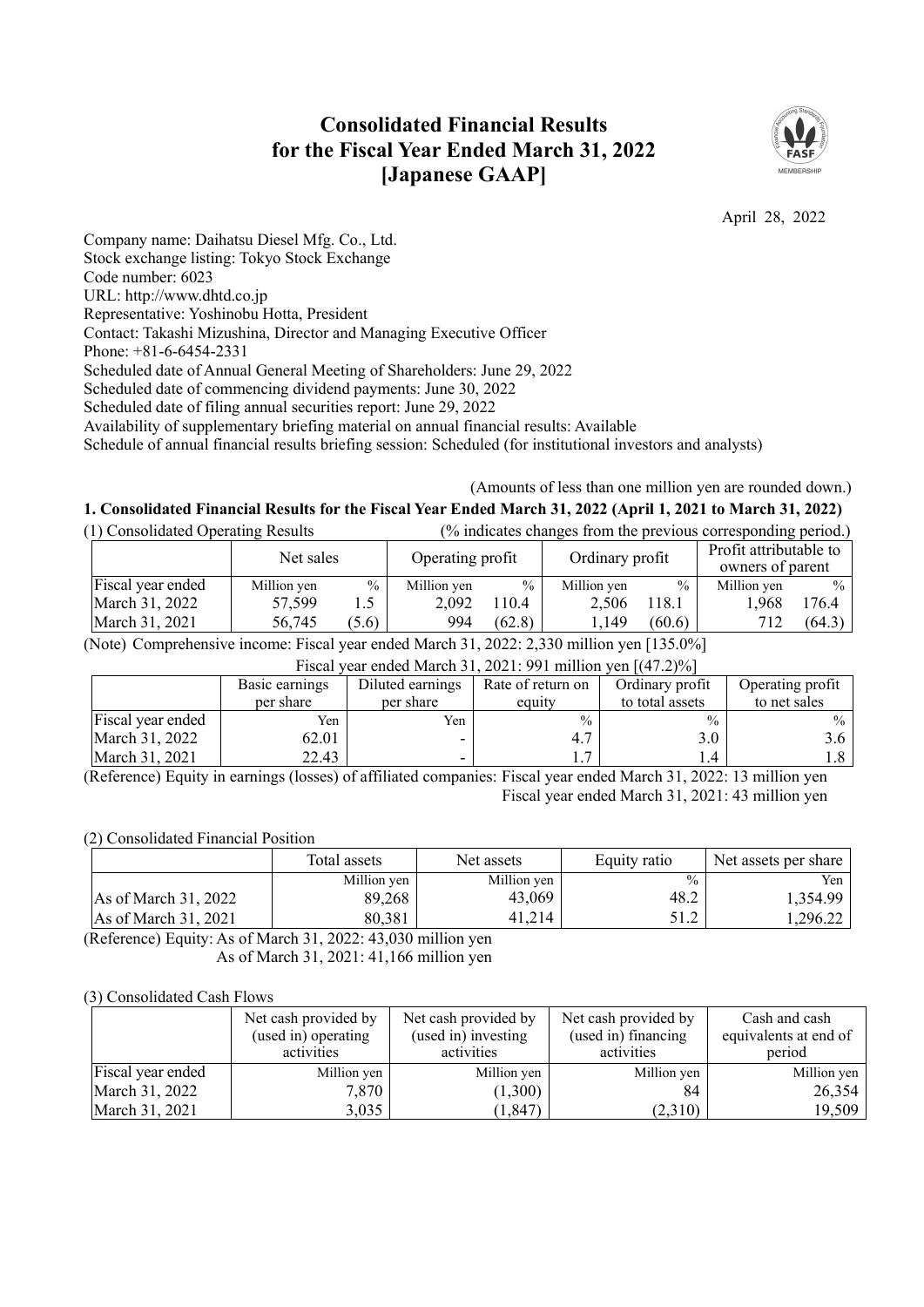# **2. Dividends**

|                                                    |                    |      | Annual dividends               |          |       |                    | Payout                  | Dividends                          |
|----------------------------------------------------|--------------------|------|--------------------------------|----------|-------|--------------------|-------------------------|------------------------------------|
|                                                    | 1st<br>quarter-end | 2nd  | 3rd<br>quarter-end quarter-end | Year-end | Total | Total<br>dividends | ratio<br>(consolidated) | to net<br>assets<br>(consolidated) |
| Fiscal year ended                                  | Yen                | Yen  | Yen                            | Yen      | Yen 1 | Million yen        | $\frac{0}{0}$           | $\%$                               |
| March 31, 2021                                     | ۰                  | 0.00 | $\overline{\phantom{0}}$       | 15.00    | 15.00 | 476                | 66.9                    | 1.2                                |
| March 31, 2022                                     | -                  | 0.00 | $\overline{\phantom{0}}$       | 15.00    | 15.00 | 476                | 24.2                    | 1.1                                |
| Fiscal year ending<br>March 31, 2023<br>(Forecast) | ٠                  | 0.00 | $\overline{\phantom{0}}$       | 15.00    | 15.00 |                    | 21.7                    |                                    |

# **3. Consolidated Financial Results Forecast for the Fiscal Year Ending March 31, 2023 (April 1, 2022 to March 31, 2023)**

(% indicates changes from the previous corresponding period.)

|            | Net sales   |      | Operating profit |        | Ordinary profit |        | Profit attributable to l<br>owners of parent |               | Basic earnings<br>per share |
|------------|-------------|------|------------------|--------|-----------------|--------|----------------------------------------------|---------------|-----------------------------|
|            | Million ven |      | $%$ Million ven  |        | % Million ven   |        | % Million ven                                | $\frac{0}{0}$ | Yen l                       |
| First half | 29,000      | 24.1 | 200              | (38.3) | 200             | (67.6) | 200                                          | (66.6)        | 0.27                        |
| Full year  | 65,000      | 12.8 | 2,700            | 29.0   | 2,700           | . .    | 2,200                                        | 11.8          | 69.07                       |

# **\* Notes:**

- (1) Changes in significant subsidiaries during the period under review (changes in specified subsidiaries resulting in changes in scope of consolidation): No
- (2) Changes in accounting policies, changes in accounting estimates and retrospective restatement
	- 1) Changes in accounting policies due to the revision of accounting standards: Yes
	- 2) Changes in accounting policies other than 1) above: No
	- 3) Changes in accounting estimates: No
	- 4) Retrospective restatement: No
- (3) Total number of issued shares (common shares)
	- 1) Total number of issued shares at the end of the period (including treasury shares): March 31, 2022: 31,850,000 shares March 31, 2021: 31,850,000 shares
	- 2) Total number of treasury shares at the end of the period: March 31, 2022: 93,335 shares March 31, 2021: 90,935 shares
	- 3) Average number of shares during the period: Fiscal Year ended March 31, 2022: 31,738,730 shares Fiscal Year ended March 31, 2021: 31,740,671 shares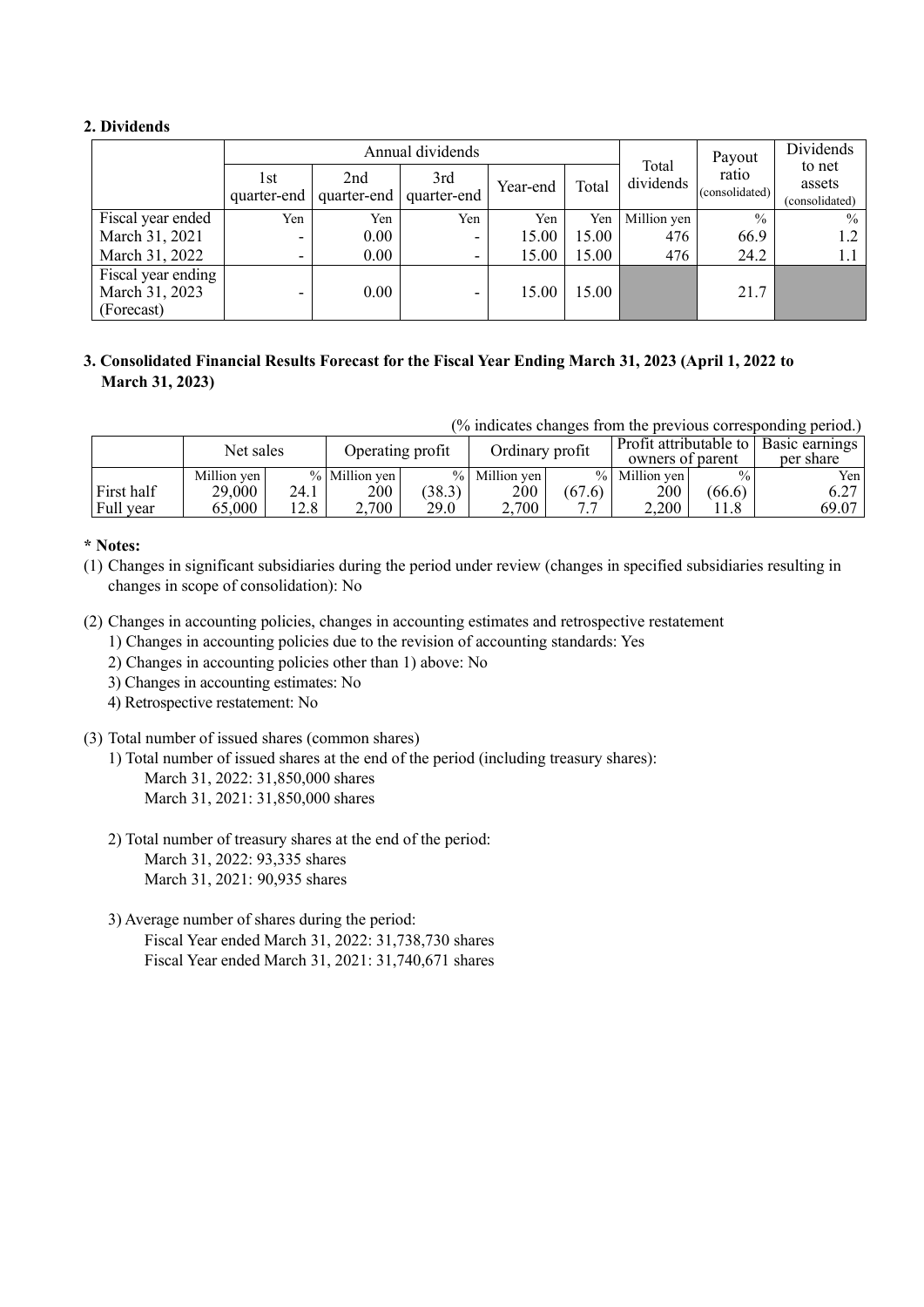(Reference) Summary of Non-consolidated Financial Results

# **1. Non-consolidated Financial Results for the Fiscal Year Ended March 31, 2022 (April 1, 2021 to March 31, 2022)**

| (1) Non-consolidated Operating Results |             |       |                  |                          | (% indicates changes from the previous corresponding period.) |               |             |               |
|----------------------------------------|-------------|-------|------------------|--------------------------|---------------------------------------------------------------|---------------|-------------|---------------|
|                                        | Net sales   |       | Operating profit |                          | Ordinary profit                                               |               | Profit      |               |
| Fiscal year ended                      | Million yen | $\%$  | Million yen      | $\frac{0}{0}$            | Million ven                                                   | $\frac{0}{0}$ | Million yen | $\frac{0}{0}$ |
| March 31, 2022                         | 50,292      | 1.8   | (149)            | $\sim$                   | 1,936                                                         | 403.8         | 2.188       | 201.5         |
| March 31, 2021                         | 49,409      | (5.4) | (1.421)          | $\overline{\phantom{0}}$ | 384                                                           | (76.1)        | 725         | (51.1)        |

|                   | Basic earnings per share | Diluted earnings per share |
|-------------------|--------------------------|----------------------------|
| Fiscal year ended | Yen                      | Yen                        |
| March 31, 2022    | 68.94                    |                            |
| March 31, 2021    | 22.86                    |                            |

(2) Non-consolidated Financial Position

|                        | Total assets | Net assets  | Equity ratio  | Net assets per share |
|------------------------|--------------|-------------|---------------|----------------------|
|                        | Million ven  | Million yen | $\frac{0}{0}$ | Yen                  |
| As of March 31, 2022   | 81,167       | 35,417      | 43.6          | 1.115.26             |
| As of March $31, 2021$ | 73,120       | 33,666      | 46.0          | .060.05              |

(Reference) Equity: As of March 31, 2022: 35,417 million yen As of March 31, 2021: 33,666 million yen

# 2. Non-consolidated Financial Results Forecast for the Fiscal Year Ending March 31, 2023 (April 1, 2022 to **March 31, 2023)**

(% indicates changes from the previous corresponding period.)

|            | Net sales   |               | Ordinary profit |                 | Profit      |               | $\circ$ 1<br>Basic earnings<br>per share |
|------------|-------------|---------------|-----------------|-----------------|-------------|---------------|------------------------------------------|
|            | Million yen | $\frac{0}{0}$ | Million yen     | $\%$            | Million yen | $\frac{0}{0}$ | Yen.                                     |
| First half | 25,000      | 24.9          | 700             | (58.6)          | 000.        | (45.6)        | 31.39                                    |
| Full year  | 57,000      | 3.3           | ,700            | (12.2)<br>14.L' | ,800        | 17.7          | 56.51                                    |

\* These consolidated financial results are outside the scope of audit conducted by a certified public accountant or audit corporation.

\* Explanation of the proper use of financial results forecast and other notes

(Note on forward-looking statements)

The financial results forecasts and other forward-looking statements herein are based on information and certain assumptions deemed reasonable as of the date of publication of this document. Actual results may differ significantly from these forecasts due to a wide range of factors. Please refer to "1. Summary of Operating Results and Others (4) Future Prospects" on page 4 (Japanese original) of the attached material for the assumptions the financial results forecasts are based on, and notes on their use.

(How to obtain supplementary briefing material on annual financial results and information on the briefing session)

A briefing session for institutional investors and analysts is scheduled to be held on Wednesday, May 25, 2022. The briefing materials will be posted on the Company's website after the session.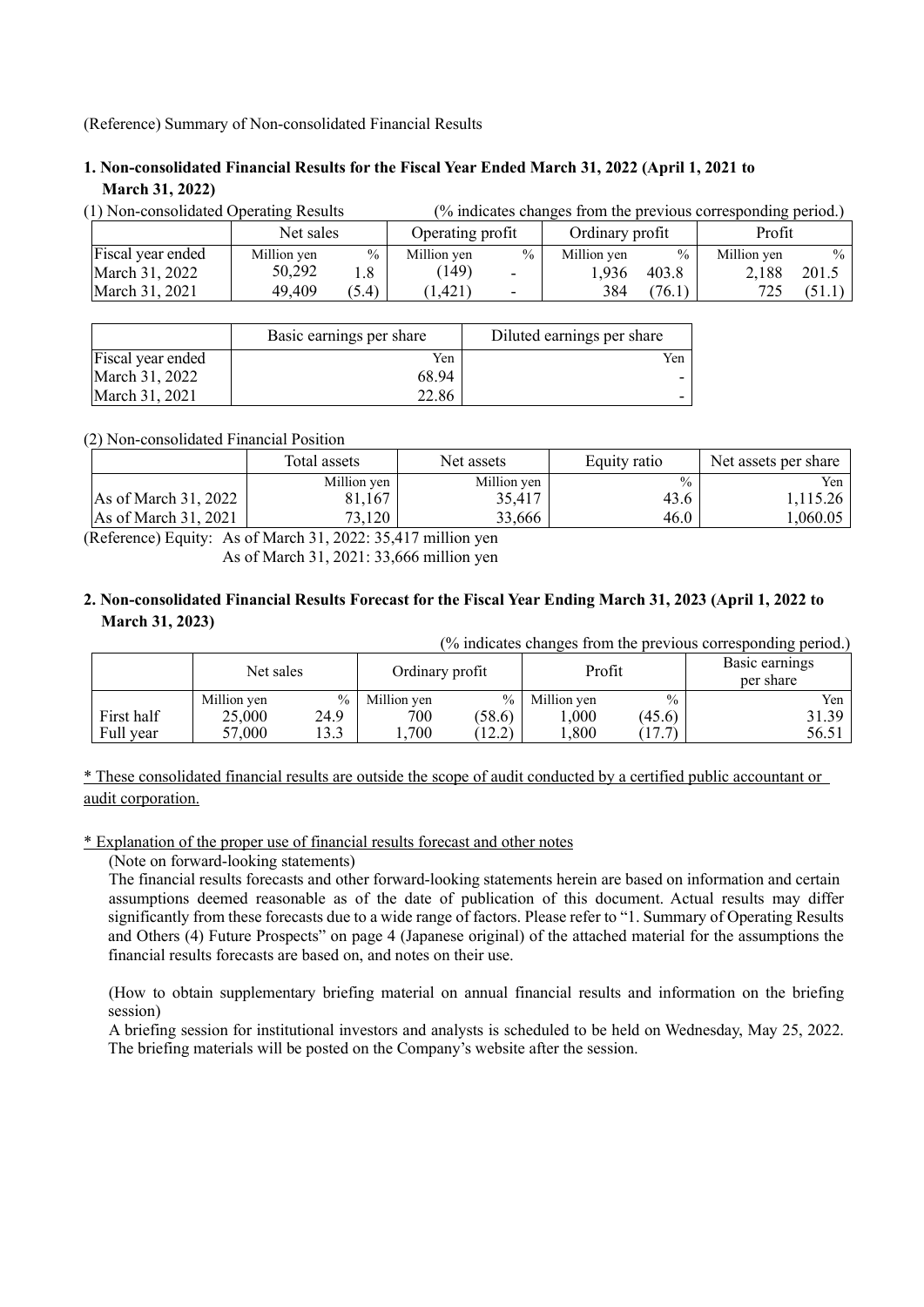# Table of Contents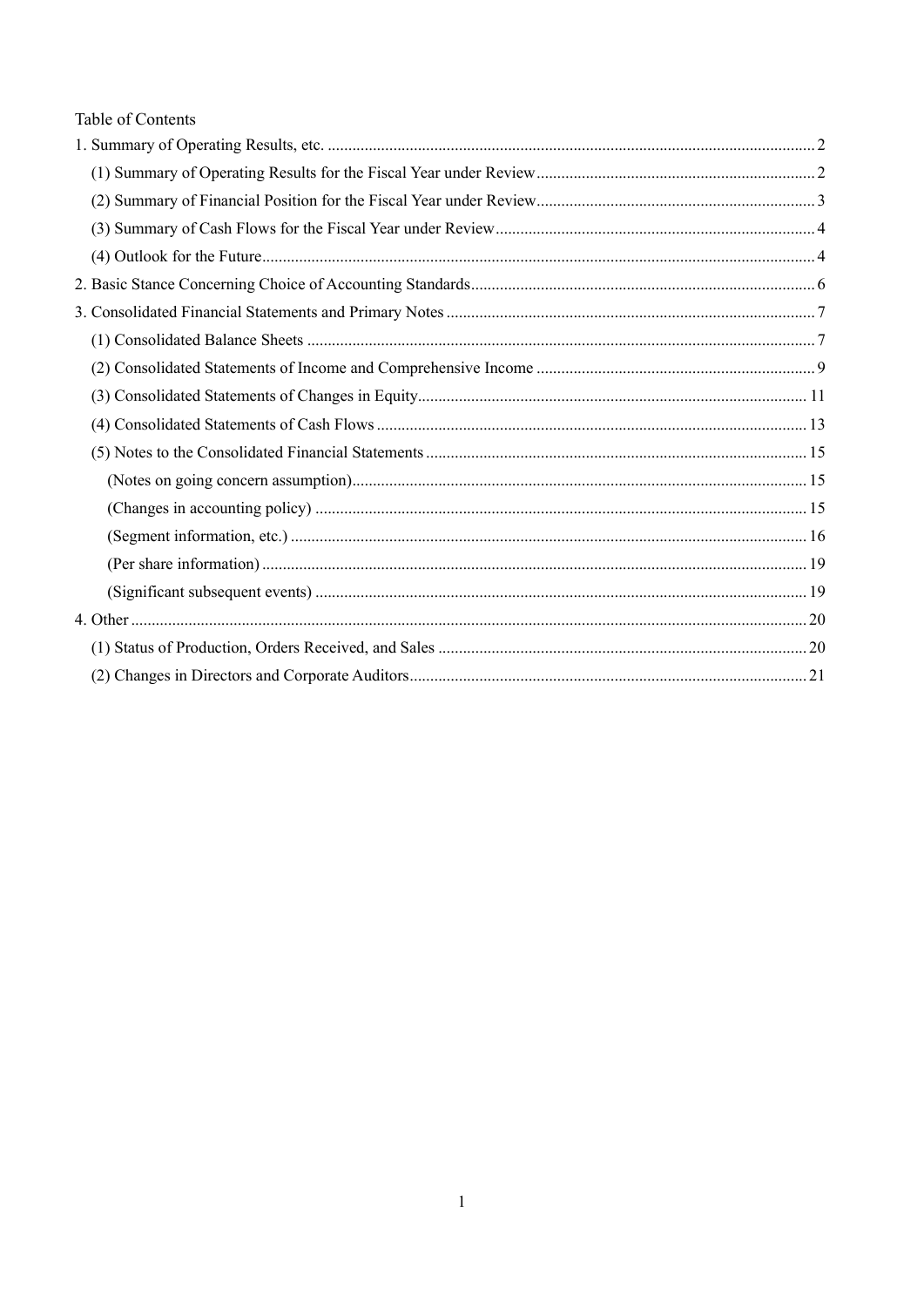#### 1. Summary of Operating Results, etc.

(1) Summary of Operating Results for the Fiscal Year under Review

During the consolidated fiscal year under review, the Japanese economy continued to remain uncertain due to the rapid spread of the novel coronavirus (COVID-19)by new variant, manifestation of supply-demand imbalance of raw materials, etc., ongoing depreciation of the yen, increased geopolitical risks due to Russia's invasion of Ukraine, etc. while there were some signs of recovery due to the gradual resumption of economic activities owing to the spreading of vaccination against COVID-19, etc. and progress in economic stimulus measures.

In the shipbuilding and maritime industry, the primary industry in which the Company makes its sales, global new shipbuilding completions during 2021 was 60,000 thousand gross tons, a 2.9% increase year-on-year, while order volume for new vessels increased to 85,070 thousand gross tons, a 106.5% increase year-on-year, against the backdrop of an improvement in the willingness to invest by ship-owners who had restrained their orders last year, in response to the soaring marine transportation market and a sign of higher vessel prices due to increased cargo volume and disruptions in the marine transport network. Furthermore, in response to the global trend toward decarbonization and heightened environmental awareness, vessels equipped with conventional diesel engines powered by heavy fuel oil are being replaced by vessels equipped with dual fuel engines that can also be fueled by liquefied natural gas (LNG), which emits less  $CO<sub>2</sub>$  in the shipbuilding and maritime industry.

Under such a corporate environment, the Group has promoted sales activities that meet diversifying needs, and has made efforts to strengthen its competitiveness by such initiatives as developing new technologies for nextgeneration fuels to achieve a carbon-neutral society, in anticipation of the growing markets. As a results, consolidated net sales for the fiscal year under review increased by 1.5% year-on-year to 57,599 million yen. In terms of profit, operating profit increased by 110.4% year-on-year to 2,092 million yen, ordinary profit increased by 118.1% yearon-year to 2,506 million yen, and profit attributable to owners of parent increased by 176.4% year-on-year to 1,968 million yen due to recording income taxes-deferred of negative 525 million yen as a result of an increase due to temporary differences.

Performance by business segment of the Company and the consolidated Group for the fiscal year under review are as follows.

<Internal combustion engines>

1. Marine-use

Amid a decrease in sales of engines, primarily to the Ministry of Defense, although maintenance-related sales increased, net sales decreased by 2.0% year-on-year to 43,685 million yen, and segment income decreased by 28.9% year-on-year to 2,316 million yen, due to the product lineup of dual fuel engines and advanced development of new fuel-compatible engines, etc.

2. Land-use

Net sales increased by 19.0% year-on-year to 10,192 million yen while a segment income of 1,589 million yen was recorded (a segment loss of 697 million yen in the previous fiscal year) due to factors such as an increase in maintenance-related sales, in addition to an increase in sales of engines.

Consequently, net sales for the segment increased by 1.4% year-on-year to 53,877 million yen, and segment income increased by 52.5% year-on-year to 3,906 million yen.

#### **<**Other**>**

1. Industrial machinery-related

In the aluminum wheel division, net sales increased due to the change of sales mix while segment income decreased due to soaring raw materials prices.

2. Real estate leasing-related

In real estate leasing-related, both net sales and segment income decreased slightly.

3. Electricity sales-related

In electricity sales-related, net sales decreased slightly while segment income decreased.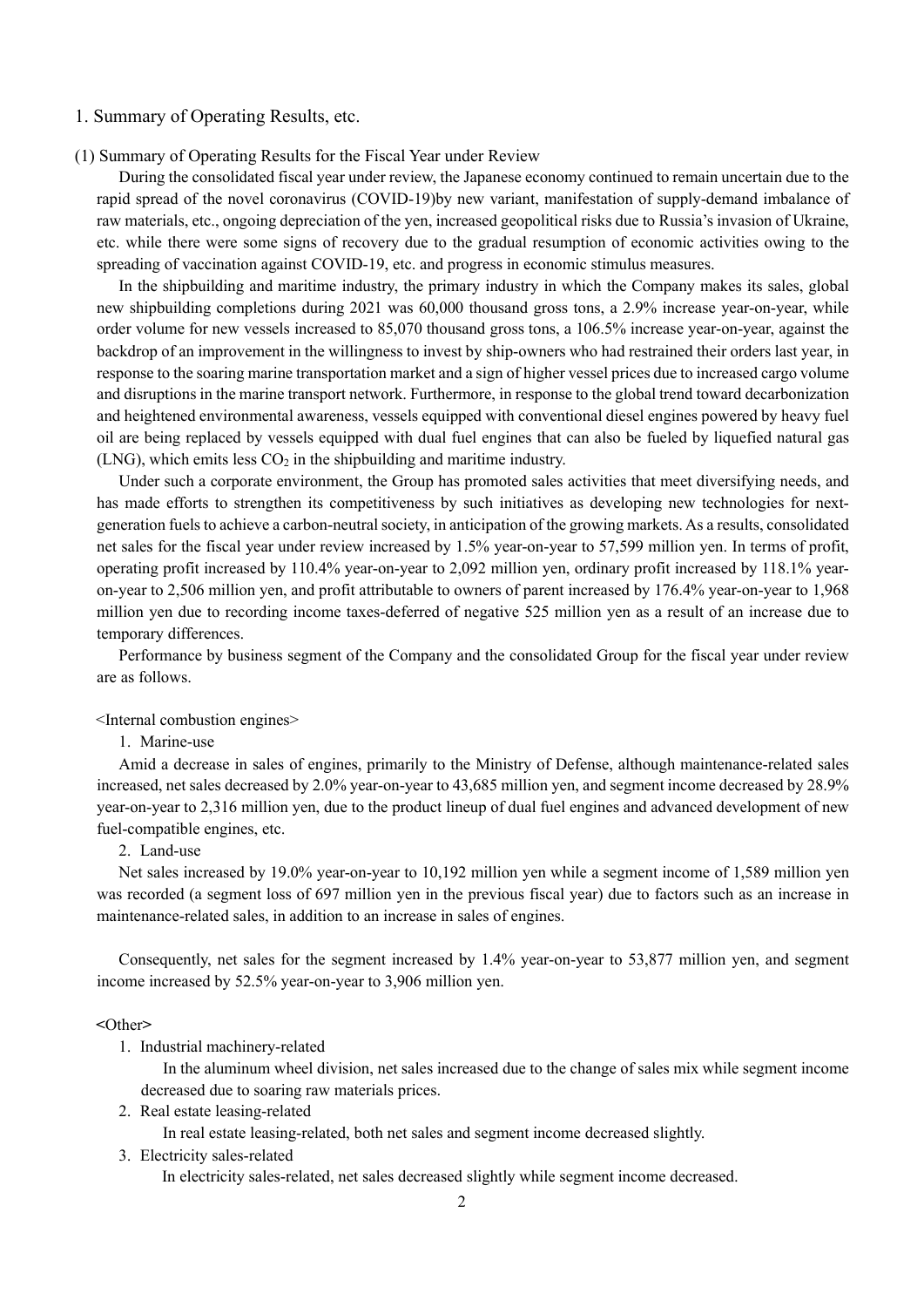#### 4. Precision parts-related

In precision parts-related, both net sales and segment income decreased.

Consequently, net sales for the segment increased by 3.3% year-on-year to 3,722 million yen, and segment income decreased by 24.9% year-on-year to 418 million yen.

Under the Mid-term Management Plan covering the period from April 1, 2020 to March 31, 2023, the Group has promoted the following four key initiatives to respond to the needs of its customers and achieve sustainable growth.

- 1. Expand sales domains and increase our share strategically by introducing new products to the market
- 2. Develop technology with a view to the next-generation energy
- 3. Improve production efficiency through synergic effects among production bases
- 4. Establish a solid earnings base and pursue ESG management

During the consolidated fiscal year under review, we have developed and completed a lineup of four forms of dual fuel engines, which are able to operate switching between liquid fuel and gas fuel, in order to further reduce environmental impact. As a result, we received orders for approximately 100 engine units primarily for mega container ships for which conversion to dual fuel is progressing, and automobile carriers.

Furthermore, in order to respond to zero emission ships which are expected to emerge following dual fuel engines, we have focused on the advanced development of engines compatible with new fuels, including ammonia and hydrogen. We are actively working with industry, academia, and government to establish internal combustion engine technologies as the next-generation fuels, as evidenced by the fact that "technology development for hydrogen fuel promotion plants for ocean-going vessels," proposed jointly with Mitsui E&S Machinery Co., Ltd., has been adopted for the technology development support project for promoting maritime industry intensive collaboration by the Ministry of Land, Infrastructure, Transport and Tourism.

In addition, our Himeji Factory, a newly- build factory constructed in 2018 in anticipation of the shift to large vessels aimed at more efficient marine transport, responds to the rush to build large container ships by enhancing its operating capacity. Through our dual-base production system, comprising the Moriyama Factory, which specializes in the manufacture of small and medium scale engines, and the Himeji Factory, we will strive to achieve more efficient production in the future.

The Group has worked on initiatives that contribute to the achievement of a sustainable society through trusted products and services, under our corporate philosophy of "Creating better society through the power of technology." However, with the unprecedented pandemic brought on by COVID-19, we are already entering an era of uncertainty in which the future is difficult to predict. In such a volatile and uncertain business environment, we have decided to establish a new long-term vision and five-year plan to implement the management cycle in order to achieve the enhancement of corporate value.

We will endeavor to develop business operations with ESG as the core of our management, to continue to be a sustainable company.

#### (2) Summary of Financial Position for the Fiscal Year under Review

In assets as of the end of the fiscal year under review, cash and deposits increased by 6,818 million yen from the end of the previous fiscal year. Notes and accounts receivable - trade, and contract assets increased by 366 million yen, while the turnover period of accounts receivable was 115.0 days (compared with 118.6 days at the end of the previous fiscal year). In addition, inventories increased by 1,960 million yen while the turnover period was 74.2 days (compared with 76.2 days at the end of the previousfiscal year). Meanwhile, property, plant and equipment decreased by 610 million yen compared with the end of the previous fiscal year. As a result, total assets as of March 31, 2022 amounted to 89,268 million yen, an increase of 8,886 million yen compared with the end of the previous fiscal year.

In liabilities, notes and accounts payable - trade and electronically recorded obligations - operating in total increased by 2,734 million yen from the end of the previous fiscal year while their turnover period was 69.2 days (compared with 74.0 days at the end of the previous fiscal year). In addition, short-term borrowings and long-term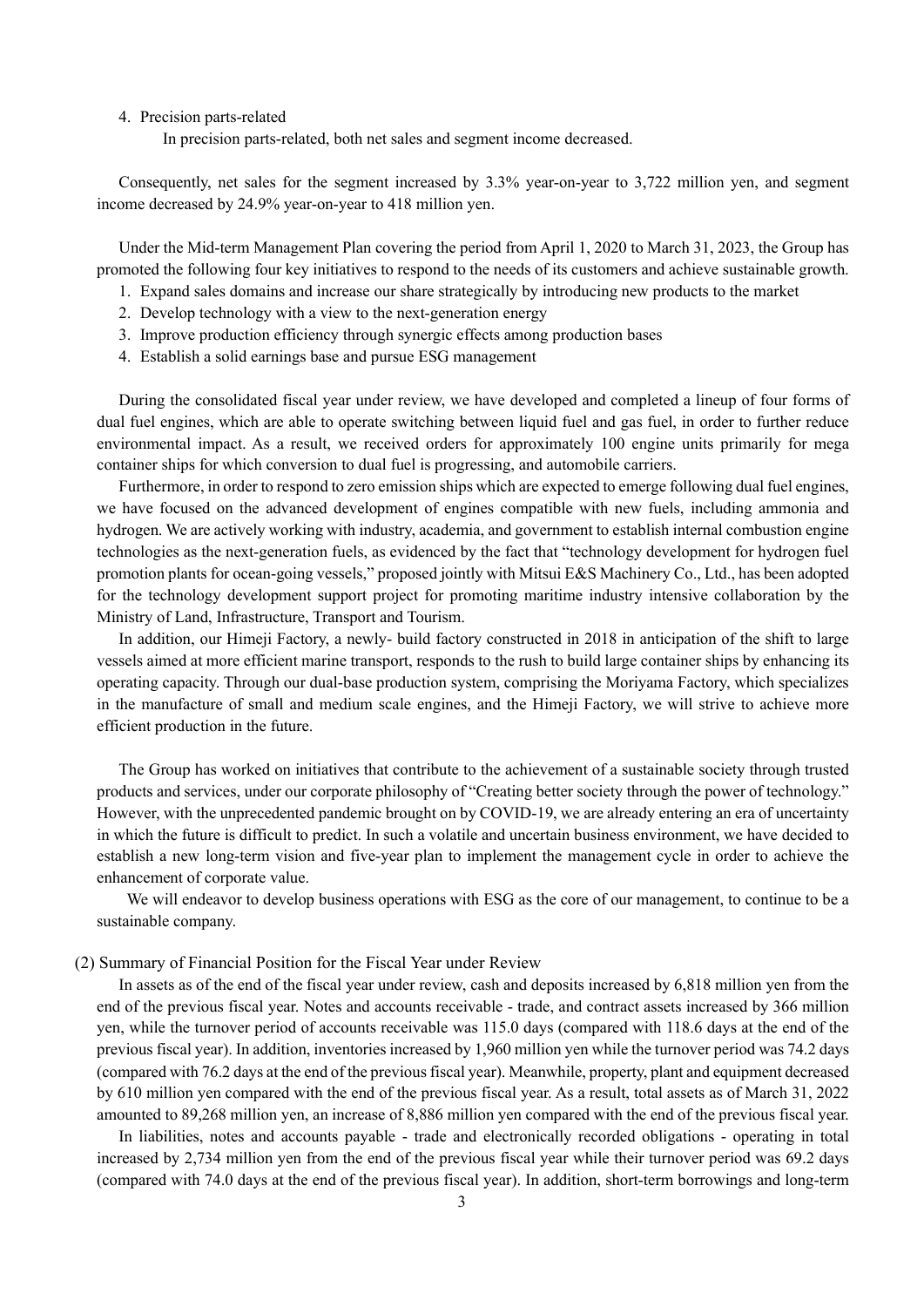borrowings in total increased by 1,054 million yen due to newly raising working capital, etc. The ratio of interestbearing liabilities (excluding lease liabilities) to net sales at the end of the current fiscal year was 24.8%, an increase of 1.4 point from the end of the previous fiscal year. As a result, total liabilities increased by 7,031 million yen from the end of the previous fiscal year to 46,199 million yen.

In net assets, retained earnings increased by 1,491 million yen compared to the end of the previous fiscal year to 38,393 million yen. Total net assets increased by 1,854 million yen compared to the end of the previous fiscal year to 43,069 million yen. As a result, the equity ratio at the end of the fiscal year under review was 48.2%.

#### (3) Summary of Cash Flows for the Fiscal Year under Review

Changes in cash and cash equivalents (hereinafter referred to as "capital") at the end of the fiscal year under review are as follows.

Cash flows from operating activities resulted in a cash inflow of 7,870 million yen, cash flows from investing activities resulted in a cash outflow of 1,300 million yen, and cash flows from financing activities resulted in a cash inflow of 84 million yen. As a result, capital increased by 6,844 million yen (a decrease of 986 million yen as of the end of the previous fiscal year).

#### - Cash flows from operating activities

Cash flows from operating activities resulted in a cash inflow of 7,870 million yen (a cash inflow of 3,035 million yen as of the end of the previous fiscal year) due to securing profit before income taxes of 2,761 million yen by recording sales primarily of marine-use internal combustion engines, recording of depreciation of 2,808 million yen, and an increase in trade payables of 2,527 million yen while recording a decrease in inventories of 1,959 million yen, a decrease in trade receivables of 167 million yen, and a decrease in income taxes paid of 797 million yen.

#### - Cash flows from investing activities

Cash flows from investing activities resulted in a cash outflow of 1,300 million yen (a cash outflow of 1,847 million yen as of the end of the previous fiscal year) due to purchase of property, plant and equipment of 1,378 million yen as a result of capital investment, etc.

#### - Cash flows from financing activities

Cash flows from financing activities resulted in a cash inflow of 84 million yen (a cash outflow of 2,310 million yen as of the end of the previous fiscal year) due to proceeds from long-term borrowings of 4,300 million yen for the purpose of raising working capital, etc. while recording repayments of long-term borrowings of 3,325 million yen, repayments of finance lease liabilities of 455 million yen, and dividends paid of 476 million yen.

#### (4) Outlook for the Future

Concerning the outlook of the Group for the next fiscal year, an overall year-on-year increase is expected in net sales.

Regarding sales of marine-use engines, in response to strong orders for large-scale auxiliary engines for container ships, we plan to increase production at the Himeji Factory, a dedicated large-scale engine factory. Sales of dual fuel engines have also increased significantly, replacing sales from conventional diesel engines. Average sales price per engine has risen and we expect a year-on-year increase in net sales for commercial-use engines. We also expect that net sales of engines to the Ministry of Defense will increase.

Sales and production of large-scale engines as a percentage of total classes of engine are expected to increase, and inventories at the end of March 2023 are expected to be higher than at the end of March 2022. Accordingly, we will continue to shorten production lead time and radically control inventories.

We assume that maintenance-related sales will not recover to the levels seen prior to the COVID-19 pandemic due to many unstable factors including the emergence of new COVID variant and lockdowns in China while there are signs of recovery from the plunge caused by COVID-19, mainly in Southeast Asia, partly due to the relaxation of restrictions on movement.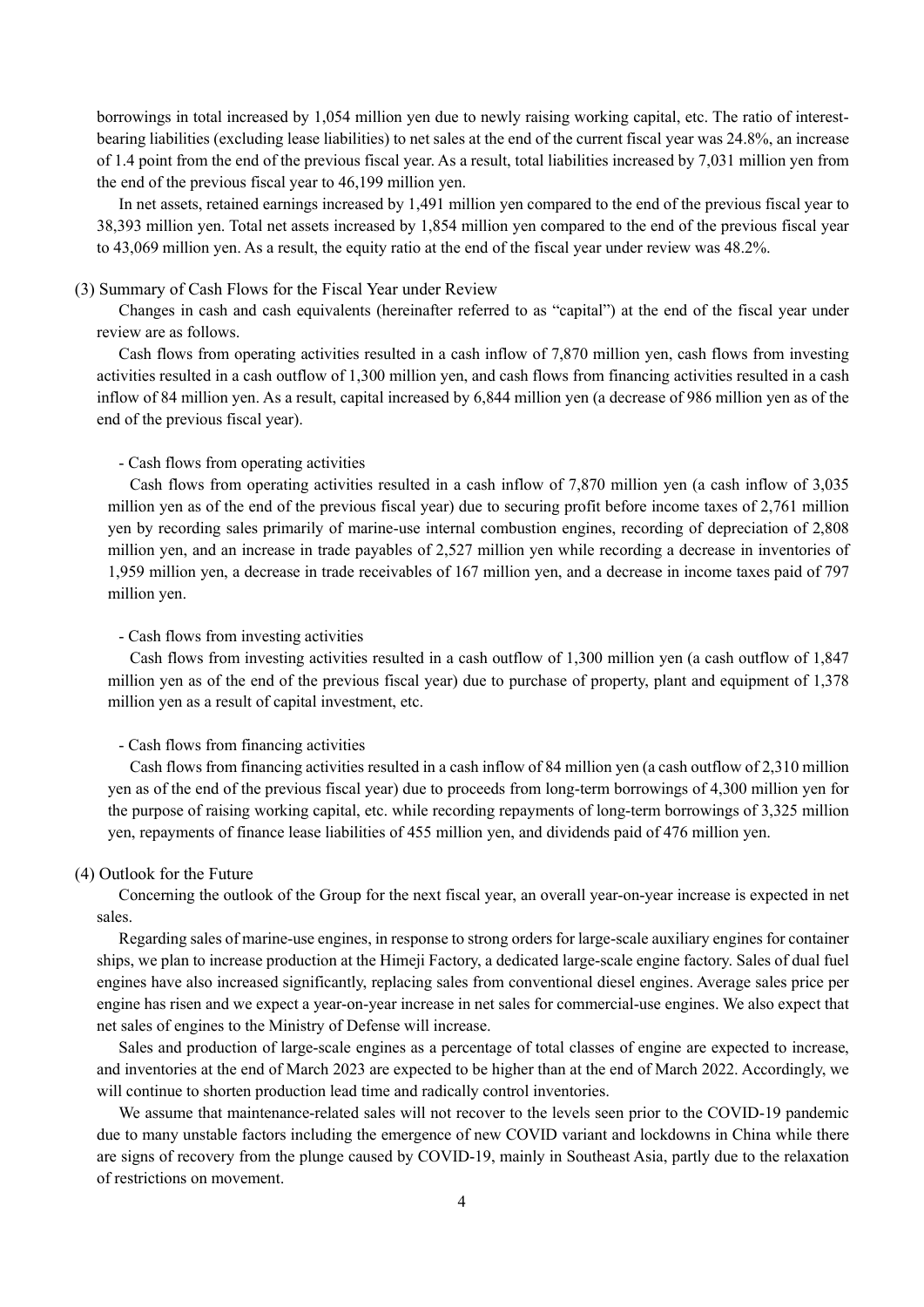Regarding sales of land-use engines, we expect sales to be on the same level as the previous fiscal year, primarily for pumping stations in urban areas (for disaster relief).

The global trend toward decarbonization and responses to rapid digitalization has accelerated similar developments in the vessel sector. In order to respond quickly to such changes in the business environment, we will invest development resources in a focused manner toward the development of next-generation fuel engines and digitalization.

Amid increasing factors of performance instability, such as COVID-19 pandemic, situation in Ukraine, current weakening yen, soaring raw materials prices, we will speed up the strengthening of management structure and strive to enhance profitability through measures such as the selection and focus of management resources and further radical cost reductions while executing advanced investment in a timely manner.

For the six months ending September 30, 2022, the Group forecasts net sales of 29,000 million yen, operating profit of 200 million yen, ordinary profit of 200 million yen, and profit attributable to owners of parent of 200 million yen. For the fiscal year ending March 31, 2023, the Group forecasts net sales of 65,000 million yen, operating profit of 2,700 million yen, ordinary profit of 2,700 million yen, and profit attributable to owners of parent of 2,200 million yen.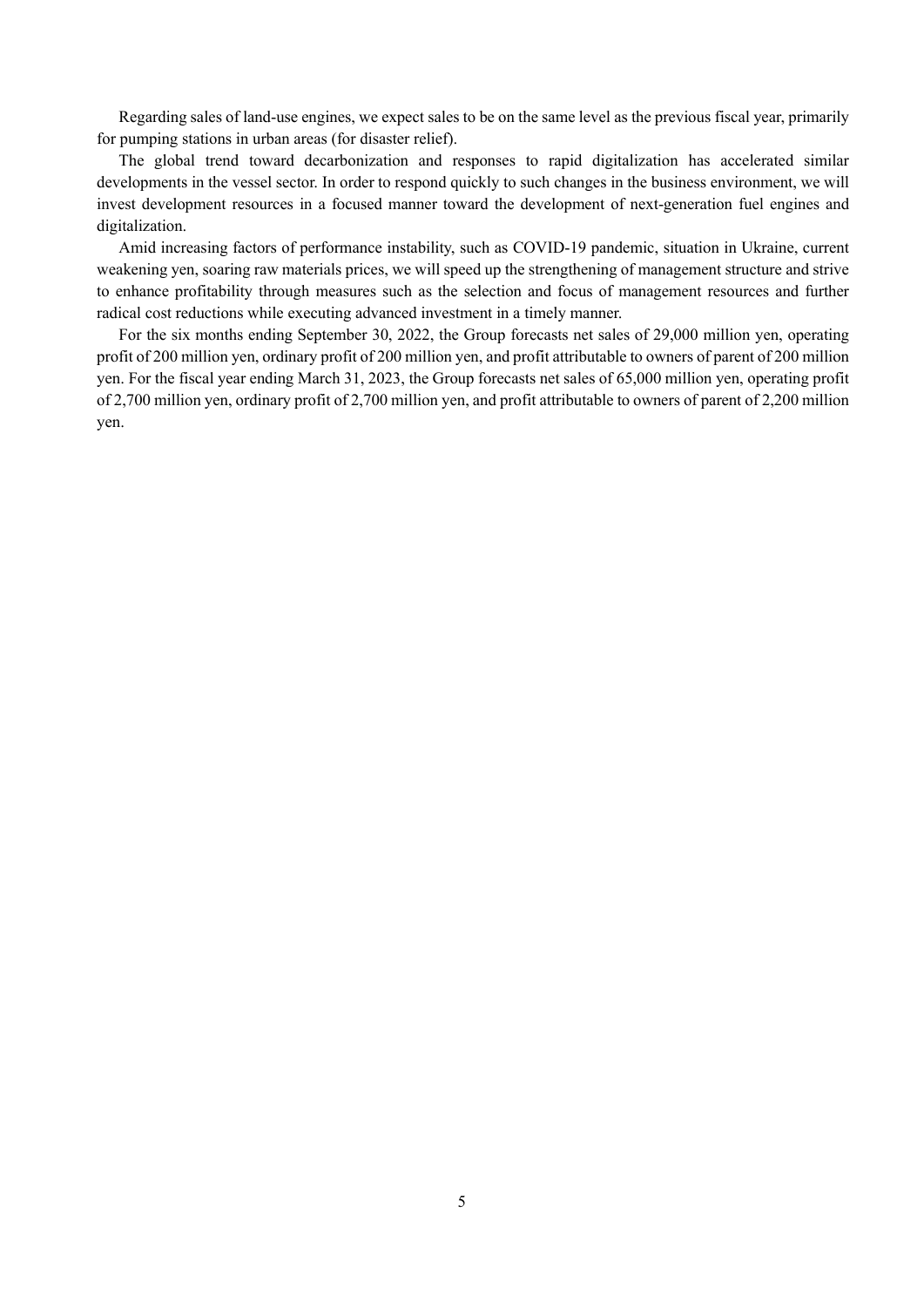# 2. Basic Stance Concerning Choice of Accounting Standards

Taking into consideration the comparability of consolidated financial statements among companies, the Group prepares its consolidated financial statements using Japanese GAAP.

With regard to International Financial Reporting Standards, the Group's policy is to respond appropriately based on consideration of the situation in Japan and overseas.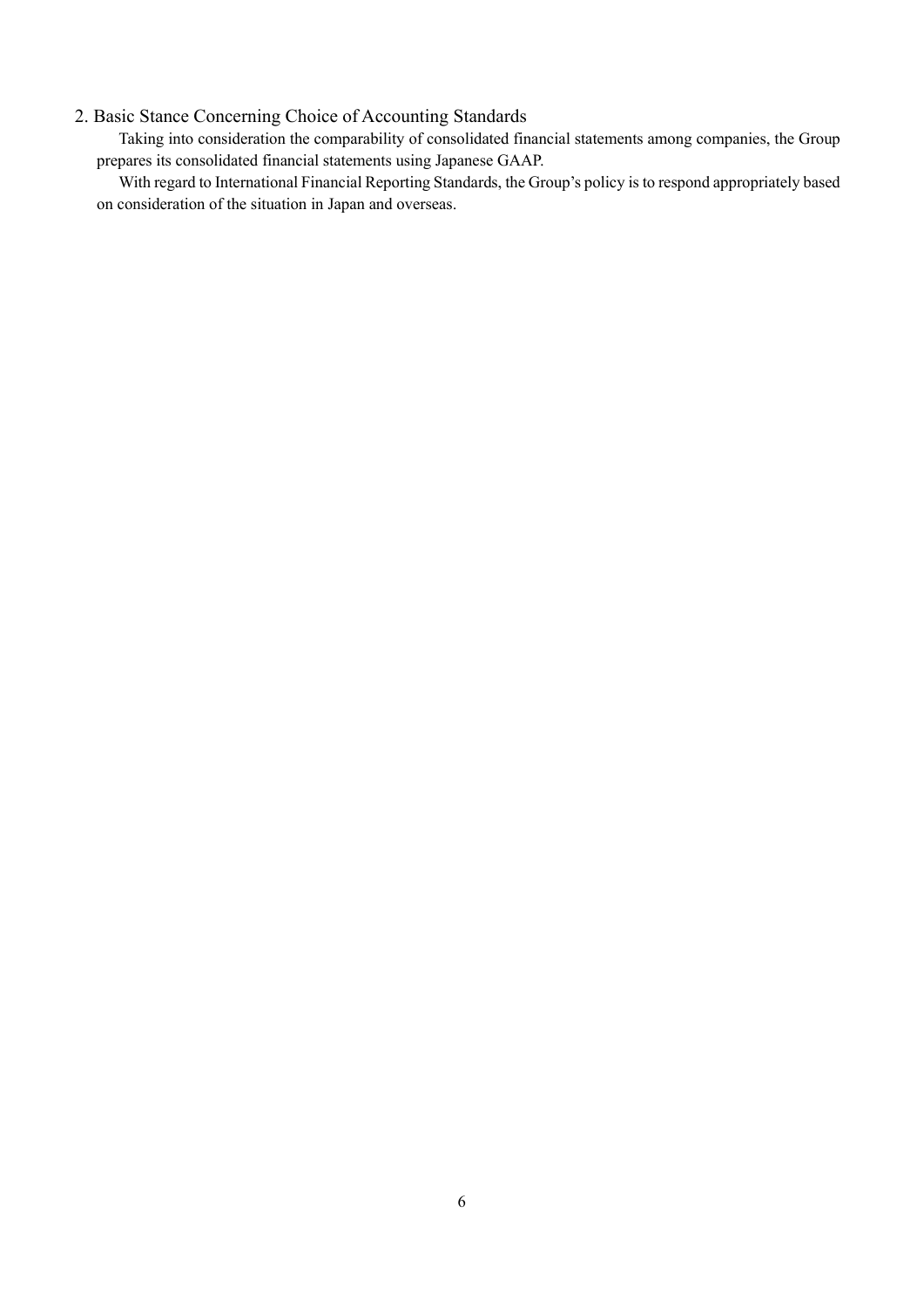# 3. Consolidated Financial Statements and Primary Notes

(1) Consolidated Balance Sheets

|                                                               | As of March 31, 2021 | As of March 31, 2022 |
|---------------------------------------------------------------|----------------------|----------------------|
| Assets                                                        |                      |                      |
| Current assets                                                |                      |                      |
| Cash and deposits                                             | 20,327               | 27,146               |
| Notes and accounts receivable - trade                         | 17,970               |                      |
| Notes and accounts receivable - trade, and contract<br>assets |                      | 18,336               |
| Inventories                                                   | 10,725               | 12,685               |
| Other                                                         | 1,639                | 1,896                |
| Allowance for doubtful accounts                               | (11)                 | (6)                  |
| Total current assets                                          | 50,651               | 60,058               |
| Non-current assets                                            |                      |                      |
| Property, plant and equipment                                 |                      |                      |
| Buildings and structures, net                                 | 9,646                | 9,133                |
| Machinery, equipment and vehicles, net                        | 5,914                | 5,792                |
| Land                                                          | 5,084                | 5,084                |
| Construction in progress                                      | 387                  | 525                  |
| Other, net                                                    | 891                  | 777                  |
| Total property, plant and equipment                           | 21,925               | 21,314               |
| Intangible assets                                             | 942                  | 628                  |
| Investments and other assets                                  |                      |                      |
| Investment securities                                         | 2,669                | 2,707                |
| Long-term loans receivable                                    | $\Omega$             |                      |
| Deferred tax assets                                           | 3,677                | 4,096                |
| Other                                                         | 570                  | 474                  |
| Allowance for doubtful accounts                               | (55)                 | (10)                 |
| Total investments and other assets                            | 6,862                | 7,267                |
| Total non-current assets                                      | 29,730               | 29,209               |
| <b>Total</b> assets                                           | 80.381               | 89,268               |

(Million yen)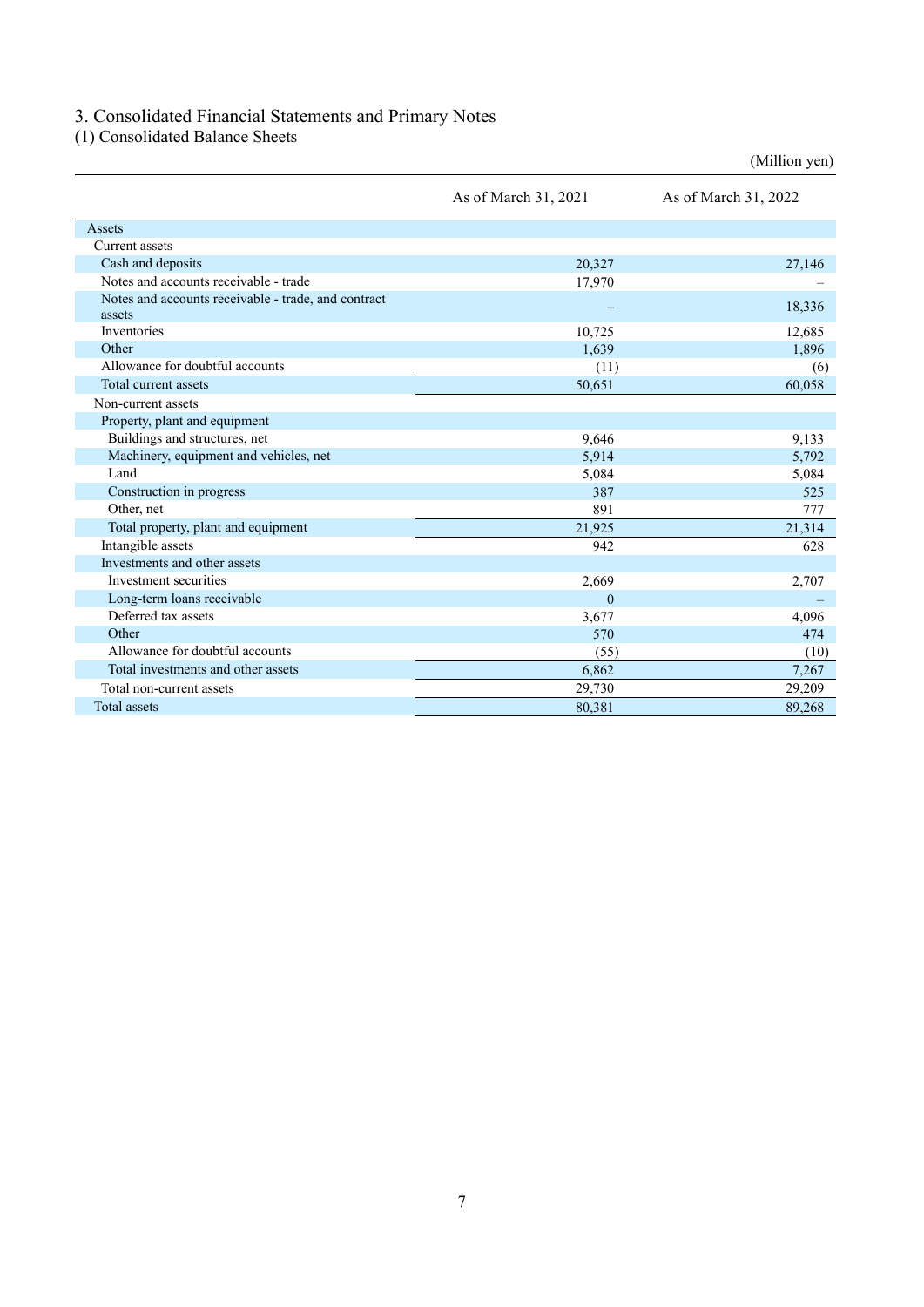|                                                                         | As of March 31, 2021 | As of March 31, 2022 |
|-------------------------------------------------------------------------|----------------------|----------------------|
| Liabilities                                                             |                      |                      |
| <b>Current liabilities</b>                                              |                      |                      |
| Notes and accounts payable - trade                                      | 5.373                | 6,777                |
| Electronically recorded obligations - operating                         | 4,172                | 5,502                |
| Short-term borrowings                                                   | 6,545                | 4,440                |
| Lease liabilities                                                       | 441                  | 309                  |
| Income taxes payable                                                    | 473                  | 869                  |
| Provision for bonuses                                                   | 625                  | 671                  |
| Provision for bonuses for directors (and other officers)                | 6                    | 35                   |
| Accrued expenses                                                        | 3,271                | 5,050                |
| Other                                                                   | 1,193                | 2,474                |
| Total current liabilities                                               | 22,103               | 26,132               |
| Non-current liabilities                                                 |                      |                      |
| Long-term borrowings                                                    | 6,711                | 9,871                |
| Lease liabilities                                                       | 482                  | 271                  |
| Provision for retirement benefits for directors (and other<br>officers) | 66                   | 34                   |
| Retirement benefit liability                                            | 7,225                | 7,216                |
| Asset retirement obligations                                            | 193                  | 194                  |
| Other                                                                   | 2,384                | 2,478                |
| Total non-current liabilities                                           | 17,063               | 20,066               |
| <b>Total liabilities</b>                                                | 39,167               | 46,199               |
| Net assets                                                              |                      |                      |
| Shareholders' equity                                                    |                      |                      |
| Share capital                                                           | 2,434                | 2,434                |
| Capital surplus                                                         | 2,171                | 2,173                |
| Retained earnings                                                       | 36,901               | 38,393               |
| Treasury shares                                                         | (42)                 | (43)                 |
| Total shareholders' equity                                              | 41,465               | 42,957               |
| Accumulated other comprehensive income                                  |                      |                      |
| Valuation difference on available-for-sale securities                   | 247                  | 295                  |
| Deferred gains or losses on hedges                                      |                      | (7)                  |
| Foreign currency translation adjustment                                 | (36)                 | 97                   |
| Remeasurements of defined benefit plans                                 | (509)                | (313)                |
| Total accumulated other comprehensive income                            | (298)                | 72                   |
| Non-controlling interests                                               | 47                   | 39                   |
| Total net assets                                                        | 41,214               | 43,069               |
| Total liabilities and net assets                                        | 80,381               | 89,268               |

(Million yen)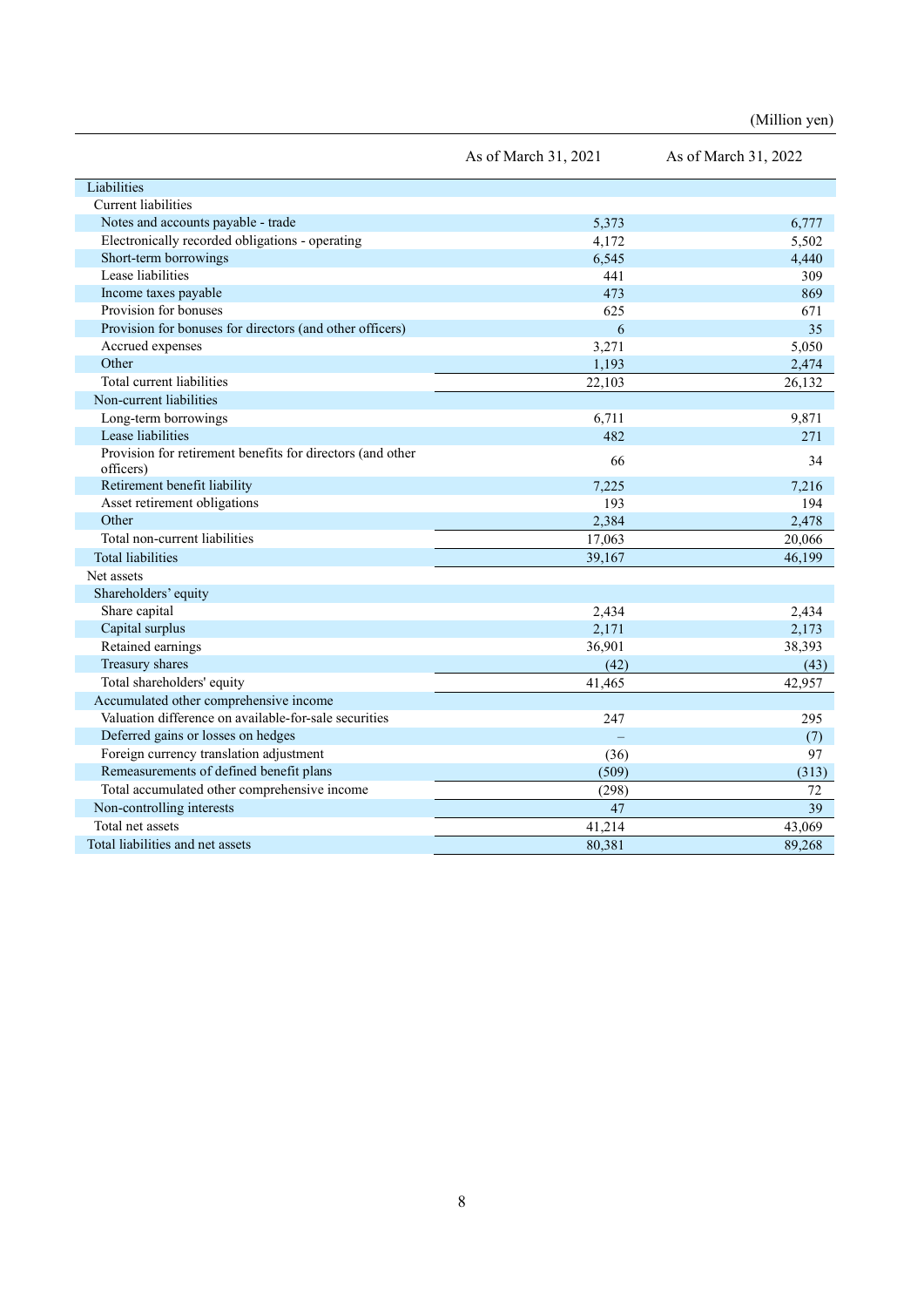# (2) Consolidated Statements of Income and Comprehensive Income

Consolidated Statements of Income

| For the fiscal year<br>For the fiscal year<br>ended March 31, 2021<br>ended March 31, 2022<br>Net sales<br>56,745<br>57,599<br>Cost of sales<br>45,718<br>44,318<br>11,027<br>Gross profit<br>13,281<br>Selling, general and administrative expenses<br>Selling expenses<br>7,908<br>8,956<br>General and administrative expenses<br>2,124<br>2,232<br>Total selling, general and administrative expenses<br>10,032<br>11,188<br>Operating profit<br>994<br>2,092<br>Non-operating income<br>Interest income<br>8<br>5<br>Dividend income<br>27<br>37<br>Share of profit of entities accounted for using equity<br>43<br>13<br>method<br>Foreign exchange gains<br>24<br>101<br>Outsourcing service income<br>209<br>26<br>Reversal of allowance for doubtful accounts<br>$\overline{2}$<br>5<br>Miscellaneous income<br>140<br>163<br>Total non-operating income<br>274<br>536<br>Non-operating expenses<br>Interest expenses<br>91<br>86<br>Miscellaneous losses<br>27<br>35<br>119<br>122<br>Total non-operating expenses<br>Ordinary profit<br>1,149<br>2,506<br>Extraordinary income<br>Gain on sale of non-current assets<br>$\mathbf{1}$<br>4<br>National subsidies<br>88<br>81<br>Subsidy income<br>97<br>178<br>Other<br>13<br>200<br>Total extraordinary income<br>264<br><b>Extraordinary losses</b><br>Loss on abandonment of non-current assets<br>16<br>9<br>Loss on sale of non-current assets<br>$\overline{0}$<br>二<br>Loss on valuation of investment securities<br>7<br>$\overline{24}$<br>9<br>Total extraordinary losses<br>Profit before income taxes<br>1,325<br>2,761<br>785<br>Income taxes - current<br>1,327<br>Income taxes - deferred<br>(525)<br>(173)<br>Total income taxes<br>612<br>802<br>713<br>Profit<br>1,959<br>Profit attributable to non-controlling interests<br>(8)<br>$\mathbf{1}$<br>Profit attributable to owners of parent<br>712<br>1,968 |  | (Million yen) |
|------------------------------------------------------------------------------------------------------------------------------------------------------------------------------------------------------------------------------------------------------------------------------------------------------------------------------------------------------------------------------------------------------------------------------------------------------------------------------------------------------------------------------------------------------------------------------------------------------------------------------------------------------------------------------------------------------------------------------------------------------------------------------------------------------------------------------------------------------------------------------------------------------------------------------------------------------------------------------------------------------------------------------------------------------------------------------------------------------------------------------------------------------------------------------------------------------------------------------------------------------------------------------------------------------------------------------------------------------------------------------------------------------------------------------------------------------------------------------------------------------------------------------------------------------------------------------------------------------------------------------------------------------------------------------------------------------------------------------------------------------------------------------------------------------------------------------------------------------------------------------------------|--|---------------|
|                                                                                                                                                                                                                                                                                                                                                                                                                                                                                                                                                                                                                                                                                                                                                                                                                                                                                                                                                                                                                                                                                                                                                                                                                                                                                                                                                                                                                                                                                                                                                                                                                                                                                                                                                                                                                                                                                          |  |               |
|                                                                                                                                                                                                                                                                                                                                                                                                                                                                                                                                                                                                                                                                                                                                                                                                                                                                                                                                                                                                                                                                                                                                                                                                                                                                                                                                                                                                                                                                                                                                                                                                                                                                                                                                                                                                                                                                                          |  |               |
|                                                                                                                                                                                                                                                                                                                                                                                                                                                                                                                                                                                                                                                                                                                                                                                                                                                                                                                                                                                                                                                                                                                                                                                                                                                                                                                                                                                                                                                                                                                                                                                                                                                                                                                                                                                                                                                                                          |  |               |
|                                                                                                                                                                                                                                                                                                                                                                                                                                                                                                                                                                                                                                                                                                                                                                                                                                                                                                                                                                                                                                                                                                                                                                                                                                                                                                                                                                                                                                                                                                                                                                                                                                                                                                                                                                                                                                                                                          |  |               |
|                                                                                                                                                                                                                                                                                                                                                                                                                                                                                                                                                                                                                                                                                                                                                                                                                                                                                                                                                                                                                                                                                                                                                                                                                                                                                                                                                                                                                                                                                                                                                                                                                                                                                                                                                                                                                                                                                          |  |               |
|                                                                                                                                                                                                                                                                                                                                                                                                                                                                                                                                                                                                                                                                                                                                                                                                                                                                                                                                                                                                                                                                                                                                                                                                                                                                                                                                                                                                                                                                                                                                                                                                                                                                                                                                                                                                                                                                                          |  |               |
|                                                                                                                                                                                                                                                                                                                                                                                                                                                                                                                                                                                                                                                                                                                                                                                                                                                                                                                                                                                                                                                                                                                                                                                                                                                                                                                                                                                                                                                                                                                                                                                                                                                                                                                                                                                                                                                                                          |  |               |
|                                                                                                                                                                                                                                                                                                                                                                                                                                                                                                                                                                                                                                                                                                                                                                                                                                                                                                                                                                                                                                                                                                                                                                                                                                                                                                                                                                                                                                                                                                                                                                                                                                                                                                                                                                                                                                                                                          |  |               |
|                                                                                                                                                                                                                                                                                                                                                                                                                                                                                                                                                                                                                                                                                                                                                                                                                                                                                                                                                                                                                                                                                                                                                                                                                                                                                                                                                                                                                                                                                                                                                                                                                                                                                                                                                                                                                                                                                          |  |               |
|                                                                                                                                                                                                                                                                                                                                                                                                                                                                                                                                                                                                                                                                                                                                                                                                                                                                                                                                                                                                                                                                                                                                                                                                                                                                                                                                                                                                                                                                                                                                                                                                                                                                                                                                                                                                                                                                                          |  |               |
|                                                                                                                                                                                                                                                                                                                                                                                                                                                                                                                                                                                                                                                                                                                                                                                                                                                                                                                                                                                                                                                                                                                                                                                                                                                                                                                                                                                                                                                                                                                                                                                                                                                                                                                                                                                                                                                                                          |  |               |
|                                                                                                                                                                                                                                                                                                                                                                                                                                                                                                                                                                                                                                                                                                                                                                                                                                                                                                                                                                                                                                                                                                                                                                                                                                                                                                                                                                                                                                                                                                                                                                                                                                                                                                                                                                                                                                                                                          |  |               |
|                                                                                                                                                                                                                                                                                                                                                                                                                                                                                                                                                                                                                                                                                                                                                                                                                                                                                                                                                                                                                                                                                                                                                                                                                                                                                                                                                                                                                                                                                                                                                                                                                                                                                                                                                                                                                                                                                          |  |               |
|                                                                                                                                                                                                                                                                                                                                                                                                                                                                                                                                                                                                                                                                                                                                                                                                                                                                                                                                                                                                                                                                                                                                                                                                                                                                                                                                                                                                                                                                                                                                                                                                                                                                                                                                                                                                                                                                                          |  |               |
|                                                                                                                                                                                                                                                                                                                                                                                                                                                                                                                                                                                                                                                                                                                                                                                                                                                                                                                                                                                                                                                                                                                                                                                                                                                                                                                                                                                                                                                                                                                                                                                                                                                                                                                                                                                                                                                                                          |  |               |
|                                                                                                                                                                                                                                                                                                                                                                                                                                                                                                                                                                                                                                                                                                                                                                                                                                                                                                                                                                                                                                                                                                                                                                                                                                                                                                                                                                                                                                                                                                                                                                                                                                                                                                                                                                                                                                                                                          |  |               |
|                                                                                                                                                                                                                                                                                                                                                                                                                                                                                                                                                                                                                                                                                                                                                                                                                                                                                                                                                                                                                                                                                                                                                                                                                                                                                                                                                                                                                                                                                                                                                                                                                                                                                                                                                                                                                                                                                          |  |               |
|                                                                                                                                                                                                                                                                                                                                                                                                                                                                                                                                                                                                                                                                                                                                                                                                                                                                                                                                                                                                                                                                                                                                                                                                                                                                                                                                                                                                                                                                                                                                                                                                                                                                                                                                                                                                                                                                                          |  |               |
|                                                                                                                                                                                                                                                                                                                                                                                                                                                                                                                                                                                                                                                                                                                                                                                                                                                                                                                                                                                                                                                                                                                                                                                                                                                                                                                                                                                                                                                                                                                                                                                                                                                                                                                                                                                                                                                                                          |  |               |
|                                                                                                                                                                                                                                                                                                                                                                                                                                                                                                                                                                                                                                                                                                                                                                                                                                                                                                                                                                                                                                                                                                                                                                                                                                                                                                                                                                                                                                                                                                                                                                                                                                                                                                                                                                                                                                                                                          |  |               |
|                                                                                                                                                                                                                                                                                                                                                                                                                                                                                                                                                                                                                                                                                                                                                                                                                                                                                                                                                                                                                                                                                                                                                                                                                                                                                                                                                                                                                                                                                                                                                                                                                                                                                                                                                                                                                                                                                          |  |               |
|                                                                                                                                                                                                                                                                                                                                                                                                                                                                                                                                                                                                                                                                                                                                                                                                                                                                                                                                                                                                                                                                                                                                                                                                                                                                                                                                                                                                                                                                                                                                                                                                                                                                                                                                                                                                                                                                                          |  |               |
|                                                                                                                                                                                                                                                                                                                                                                                                                                                                                                                                                                                                                                                                                                                                                                                                                                                                                                                                                                                                                                                                                                                                                                                                                                                                                                                                                                                                                                                                                                                                                                                                                                                                                                                                                                                                                                                                                          |  |               |
|                                                                                                                                                                                                                                                                                                                                                                                                                                                                                                                                                                                                                                                                                                                                                                                                                                                                                                                                                                                                                                                                                                                                                                                                                                                                                                                                                                                                                                                                                                                                                                                                                                                                                                                                                                                                                                                                                          |  |               |
|                                                                                                                                                                                                                                                                                                                                                                                                                                                                                                                                                                                                                                                                                                                                                                                                                                                                                                                                                                                                                                                                                                                                                                                                                                                                                                                                                                                                                                                                                                                                                                                                                                                                                                                                                                                                                                                                                          |  |               |
|                                                                                                                                                                                                                                                                                                                                                                                                                                                                                                                                                                                                                                                                                                                                                                                                                                                                                                                                                                                                                                                                                                                                                                                                                                                                                                                                                                                                                                                                                                                                                                                                                                                                                                                                                                                                                                                                                          |  |               |
|                                                                                                                                                                                                                                                                                                                                                                                                                                                                                                                                                                                                                                                                                                                                                                                                                                                                                                                                                                                                                                                                                                                                                                                                                                                                                                                                                                                                                                                                                                                                                                                                                                                                                                                                                                                                                                                                                          |  |               |
|                                                                                                                                                                                                                                                                                                                                                                                                                                                                                                                                                                                                                                                                                                                                                                                                                                                                                                                                                                                                                                                                                                                                                                                                                                                                                                                                                                                                                                                                                                                                                                                                                                                                                                                                                                                                                                                                                          |  |               |
|                                                                                                                                                                                                                                                                                                                                                                                                                                                                                                                                                                                                                                                                                                                                                                                                                                                                                                                                                                                                                                                                                                                                                                                                                                                                                                                                                                                                                                                                                                                                                                                                                                                                                                                                                                                                                                                                                          |  |               |
|                                                                                                                                                                                                                                                                                                                                                                                                                                                                                                                                                                                                                                                                                                                                                                                                                                                                                                                                                                                                                                                                                                                                                                                                                                                                                                                                                                                                                                                                                                                                                                                                                                                                                                                                                                                                                                                                                          |  |               |
|                                                                                                                                                                                                                                                                                                                                                                                                                                                                                                                                                                                                                                                                                                                                                                                                                                                                                                                                                                                                                                                                                                                                                                                                                                                                                                                                                                                                                                                                                                                                                                                                                                                                                                                                                                                                                                                                                          |  |               |
|                                                                                                                                                                                                                                                                                                                                                                                                                                                                                                                                                                                                                                                                                                                                                                                                                                                                                                                                                                                                                                                                                                                                                                                                                                                                                                                                                                                                                                                                                                                                                                                                                                                                                                                                                                                                                                                                                          |  |               |
|                                                                                                                                                                                                                                                                                                                                                                                                                                                                                                                                                                                                                                                                                                                                                                                                                                                                                                                                                                                                                                                                                                                                                                                                                                                                                                                                                                                                                                                                                                                                                                                                                                                                                                                                                                                                                                                                                          |  |               |
|                                                                                                                                                                                                                                                                                                                                                                                                                                                                                                                                                                                                                                                                                                                                                                                                                                                                                                                                                                                                                                                                                                                                                                                                                                                                                                                                                                                                                                                                                                                                                                                                                                                                                                                                                                                                                                                                                          |  |               |
|                                                                                                                                                                                                                                                                                                                                                                                                                                                                                                                                                                                                                                                                                                                                                                                                                                                                                                                                                                                                                                                                                                                                                                                                                                                                                                                                                                                                                                                                                                                                                                                                                                                                                                                                                                                                                                                                                          |  |               |
|                                                                                                                                                                                                                                                                                                                                                                                                                                                                                                                                                                                                                                                                                                                                                                                                                                                                                                                                                                                                                                                                                                                                                                                                                                                                                                                                                                                                                                                                                                                                                                                                                                                                                                                                                                                                                                                                                          |  |               |
|                                                                                                                                                                                                                                                                                                                                                                                                                                                                                                                                                                                                                                                                                                                                                                                                                                                                                                                                                                                                                                                                                                                                                                                                                                                                                                                                                                                                                                                                                                                                                                                                                                                                                                                                                                                                                                                                                          |  |               |
|                                                                                                                                                                                                                                                                                                                                                                                                                                                                                                                                                                                                                                                                                                                                                                                                                                                                                                                                                                                                                                                                                                                                                                                                                                                                                                                                                                                                                                                                                                                                                                                                                                                                                                                                                                                                                                                                                          |  |               |
|                                                                                                                                                                                                                                                                                                                                                                                                                                                                                                                                                                                                                                                                                                                                                                                                                                                                                                                                                                                                                                                                                                                                                                                                                                                                                                                                                                                                                                                                                                                                                                                                                                                                                                                                                                                                                                                                                          |  |               |
|                                                                                                                                                                                                                                                                                                                                                                                                                                                                                                                                                                                                                                                                                                                                                                                                                                                                                                                                                                                                                                                                                                                                                                                                                                                                                                                                                                                                                                                                                                                                                                                                                                                                                                                                                                                                                                                                                          |  |               |
|                                                                                                                                                                                                                                                                                                                                                                                                                                                                                                                                                                                                                                                                                                                                                                                                                                                                                                                                                                                                                                                                                                                                                                                                                                                                                                                                                                                                                                                                                                                                                                                                                                                                                                                                                                                                                                                                                          |  |               |
|                                                                                                                                                                                                                                                                                                                                                                                                                                                                                                                                                                                                                                                                                                                                                                                                                                                                                                                                                                                                                                                                                                                                                                                                                                                                                                                                                                                                                                                                                                                                                                                                                                                                                                                                                                                                                                                                                          |  |               |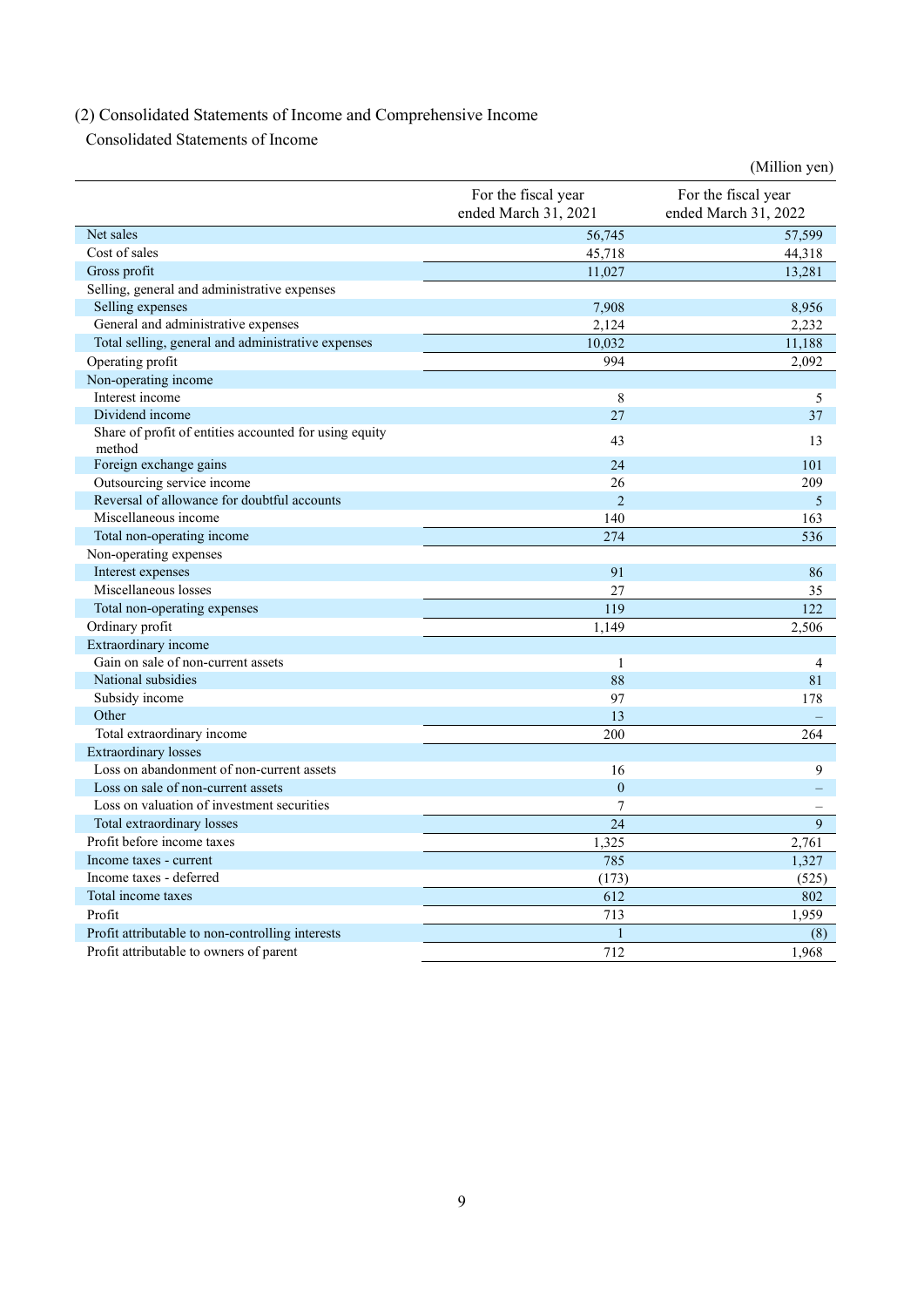# Consolidated Statements of Comprehensive Income

|                                                                                      |                                             | (Million yen)                               |
|--------------------------------------------------------------------------------------|---------------------------------------------|---------------------------------------------|
|                                                                                      | For the fiscal year<br>ended March 31, 2021 | For the fiscal year<br>ended March 31, 2022 |
| Profit                                                                               | 713                                         | 1,959                                       |
| Other comprehensive income                                                           |                                             |                                             |
| Valuation difference on available-for-sale securities                                | 91                                          | 47                                          |
| Deferred gains or losses on hedges                                                   | $\equiv$                                    | (8)                                         |
| Foreign currency translation adjustment                                              | 42                                          | 86                                          |
| Remeasurements of defined benefit plans, net of tax                                  | 82                                          | 195                                         |
| Share of other comprehensive income of entities<br>accounted for using equity method | 61                                          | 49                                          |
| Total other comprehensive income                                                     | 278                                         | 370                                         |
| Comprehensive income                                                                 | 991                                         | 2,330                                       |
| Comprehensive income attributable to                                                 |                                             |                                             |
| Comprehensive income attributable to owners of parent                                | 990                                         | 2,338                                       |
| Comprehensive income attributable to non-controlling<br>interests                    |                                             | (8)                                         |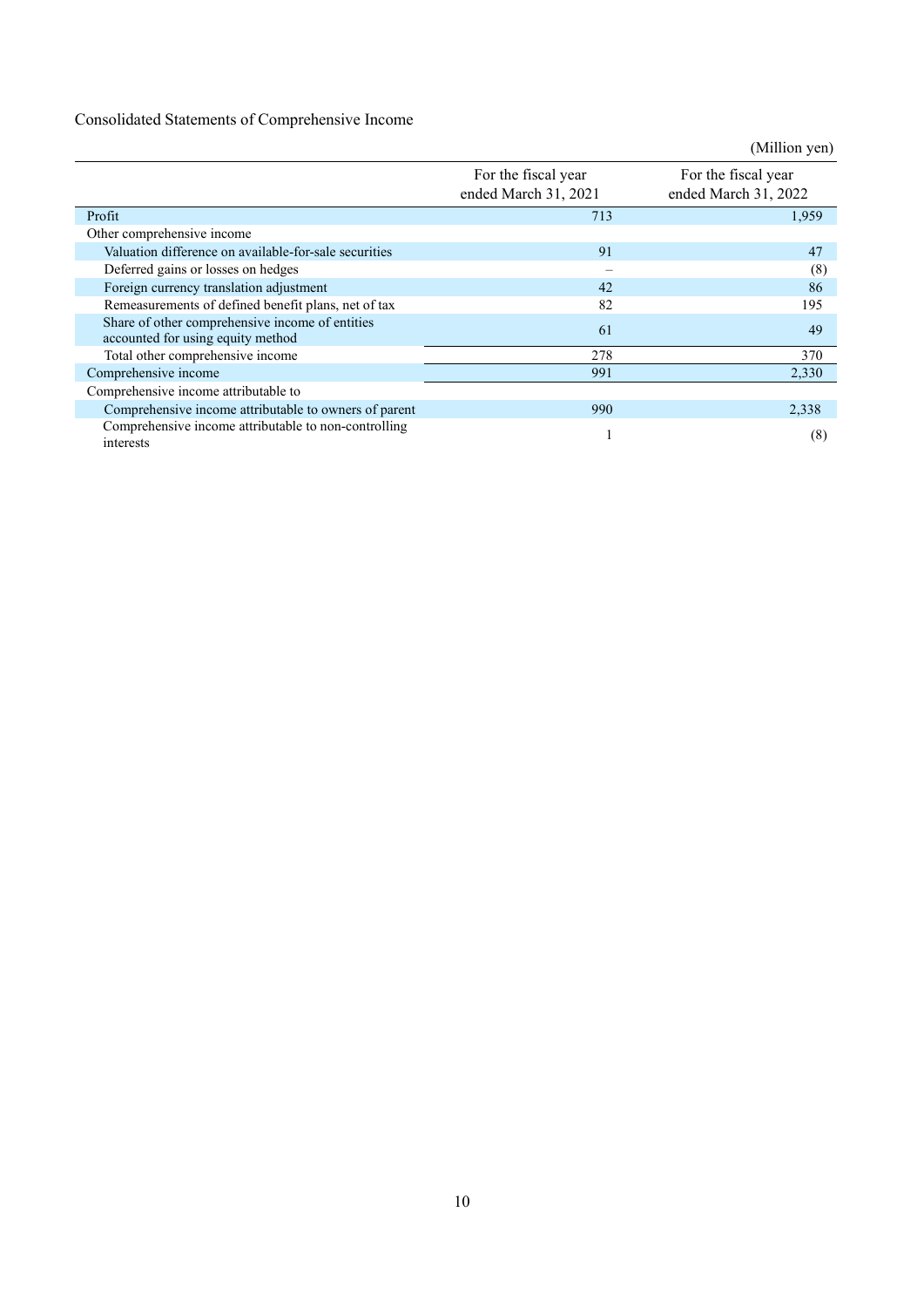# (3) Consolidated Statements of Changes in Equity For the fiscal year ended March 31, 2021

(Million yen)

|                                                                          | Shareholders' equity |                 |                   |                 |                               |
|--------------------------------------------------------------------------|----------------------|-----------------|-------------------|-----------------|-------------------------------|
|                                                                          | Share capital        | Capital surplus | Retained earnings | Treasury shares | Total shareholders'<br>equity |
| Balance at beginning of period                                           | 2,434                | 2,191           | 36,578            | (28)            | 41,175                        |
| Changes during period                                                    |                      |                 |                   |                 |                               |
| Dividends of surplus                                                     |                      |                 | (477)             |                 | (477)                         |
| Profit attributable to owners<br>of parent                               |                      |                 | 712               |                 | 712                           |
| Purchase of treasury shares                                              |                      |                 |                   | (62)            | (62)                          |
| Disposal of treasury shares                                              |                      | (4)             |                   | 47              | 42                            |
| Transfer of loss on disposal of<br>treasury shares                       |                      | 4               | (4)               |                 |                               |
| Change from merger of<br>consolidated and<br>unconsolidated subsidiaries |                      | (19)            | 93                |                 | 73                            |
| Net changes in items other<br>than shareholders' equity                  |                      |                 |                   |                 |                               |
| Total changes during period                                              | —                    | (19)            | 323               | (14)            | 289                           |
| Balance at end of period                                                 | 2,434                | 2,171           | 36,901            | (42)            | 41,465                        |

|                                                                          |                                                                    | Accumulated other comprehensive income      |                                                  |                                                   |                                                           |                                  |                     |
|--------------------------------------------------------------------------|--------------------------------------------------------------------|---------------------------------------------|--------------------------------------------------|---------------------------------------------------|-----------------------------------------------------------|----------------------------------|---------------------|
|                                                                          | Valuation<br>difference on<br>available-for-<br>sale<br>securities | Deferred<br>gains or<br>losses on<br>hedges | Foreign<br>currency<br>translation<br>adjustment | Remeasurem<br>ents of<br>defined<br>benefit plans | Total<br>accumulated<br>other<br>comprehensi<br>ve income | Non-<br>controlling<br>interests | Total net<br>assets |
| Balance at beginning of period                                           | 155                                                                |                                             | (141)                                            | (591)                                             | (576)                                                     | 46                               | 40,645              |
| Changes during period                                                    |                                                                    |                                             |                                                  |                                                   |                                                           |                                  |                     |
| Dividends of surplus                                                     |                                                                    |                                             |                                                  |                                                   |                                                           |                                  | (477)               |
| Profit attributable to owners<br>of parent                               |                                                                    |                                             |                                                  |                                                   |                                                           |                                  | 712                 |
| Purchase of treasury shares                                              |                                                                    |                                             |                                                  |                                                   |                                                           |                                  | (62)                |
| Disposal of treasury shares                                              |                                                                    |                                             |                                                  |                                                   |                                                           |                                  | 42                  |
| Transfer of loss on disposal<br>of treasury shares                       |                                                                    |                                             |                                                  |                                                   |                                                           |                                  |                     |
| Change from merger of<br>consolidated and<br>unconsolidated subsidiaries |                                                                    |                                             |                                                  |                                                   |                                                           |                                  | 73                  |
| Net changes in items other<br>than shareholders' equity                  | 91                                                                 | -                                           | 104                                              | 82                                                | 278                                                       |                                  | 279                 |
| Total changes during period                                              | 91                                                                 | -                                           | 104                                              | 82                                                | 278                                                       |                                  | 569                 |
| Balance at end of period                                                 | 247                                                                |                                             | (36)                                             | (509)                                             | (298)                                                     | 47                               | 41,214              |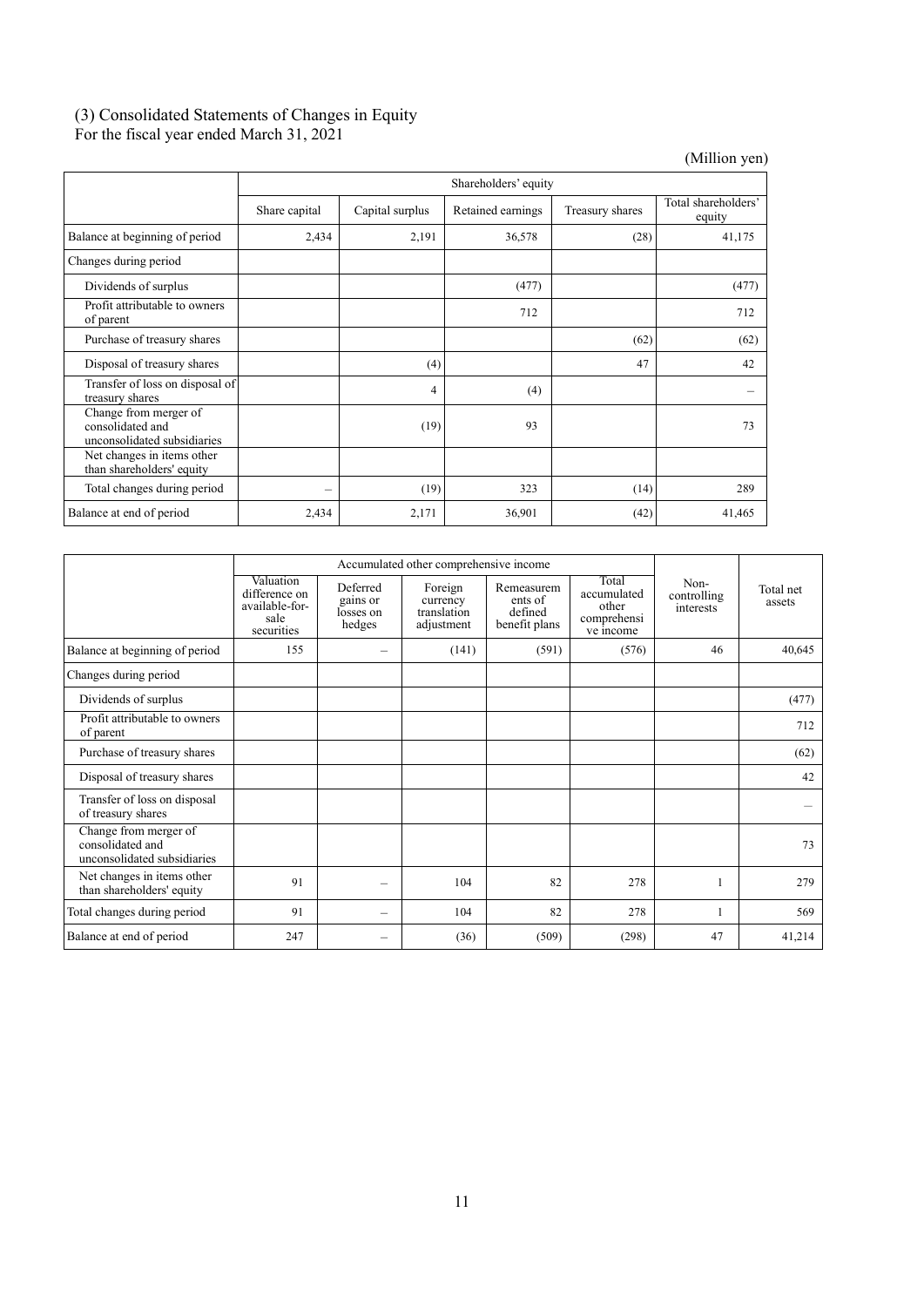# For the fiscal year ended March 31, 2022

(Million yen)

|                                                                          | Shareholders' equity |                 |                   |                 |                               |  |
|--------------------------------------------------------------------------|----------------------|-----------------|-------------------|-----------------|-------------------------------|--|
|                                                                          | Share capital        | Capital surplus | Retained earnings | Treasury shares | Total shareholders'<br>equity |  |
| Balance at beginning of period                                           | 2,434                | 2,171           | 36,901            | (42)            | 41,465                        |  |
| Changes during period                                                    |                      |                 |                   |                 |                               |  |
| Dividends of surplus                                                     |                      |                 | (476)             |                 | (476)                         |  |
| Profit attributable to owners<br>of parent                               |                      |                 | 1,968             |                 | 1,968                         |  |
| Purchase of treasury shares                                              |                      |                 |                   | (37)            | (37)                          |  |
| Disposal of treasury shares                                              |                      |                 |                   | 36              | 38                            |  |
| Transfer of loss on disposal<br>of treasury shares                       |                      |                 |                   |                 |                               |  |
| Change from merger of<br>consolidated and<br>unconsolidated subsidiaries |                      |                 |                   |                 |                               |  |
| Net changes in items other<br>than shareholders' equity                  |                      |                 |                   |                 |                               |  |
| Total changes during period                                              |                      |                 | 1,491             | (1)             | 1,492                         |  |
| Balance at end of period                                                 | 2,434                | 2,173           | 38,393            | (43)            | 42,957                        |  |

|                                                                          | Accumulated other comprehensive income                             |                                             |                                                  |                                                   |                                                           |                                  |                     |
|--------------------------------------------------------------------------|--------------------------------------------------------------------|---------------------------------------------|--------------------------------------------------|---------------------------------------------------|-----------------------------------------------------------|----------------------------------|---------------------|
|                                                                          | Valuation<br>difference on<br>available-for-<br>sale<br>securities | Deferred<br>gains or<br>losses on<br>hedges | Foreign<br>currency<br>translation<br>adjustment | Remeasurem<br>ents of<br>defined<br>benefit plans | Total<br>accumulated<br>other<br>comprehensi<br>ve income | Non-<br>controlling<br>interests | Total net<br>assets |
| Balance at beginning of period                                           | 247                                                                |                                             | (36)                                             | (509)                                             | (298)                                                     | 47                               | 41,214              |
| Changes during period                                                    |                                                                    |                                             |                                                  |                                                   |                                                           |                                  |                     |
| Dividends of surplus                                                     |                                                                    |                                             |                                                  |                                                   |                                                           |                                  | (476)               |
| Profit attributable to owners<br>of parent                               |                                                                    |                                             |                                                  |                                                   |                                                           |                                  | 1,968               |
| Purchase of treasury shares                                              |                                                                    |                                             |                                                  |                                                   |                                                           |                                  | (37)                |
| Disposal of treasury shares                                              |                                                                    |                                             |                                                  |                                                   |                                                           |                                  | 38                  |
| Transfer of loss on disposal<br>of treasury shares                       |                                                                    |                                             |                                                  |                                                   |                                                           |                                  |                     |
| Change from merger of<br>consolidated and<br>unconsolidated subsidiaries |                                                                    |                                             |                                                  |                                                   |                                                           |                                  |                     |
| Net changes in items other<br>than shareholders' equity                  | 47                                                                 | (7)                                         | 134                                              | 195                                               | 370                                                       | (8)                              | 362                 |
| Total changes during period                                              | 47                                                                 | (7)                                         | 134                                              | 195                                               | 370                                                       | (8)                              | 1,854               |
| Balance at end of period                                                 | 295                                                                | (7)                                         | 97                                               | (313)                                             | 72                                                        | 39                               | 43,069              |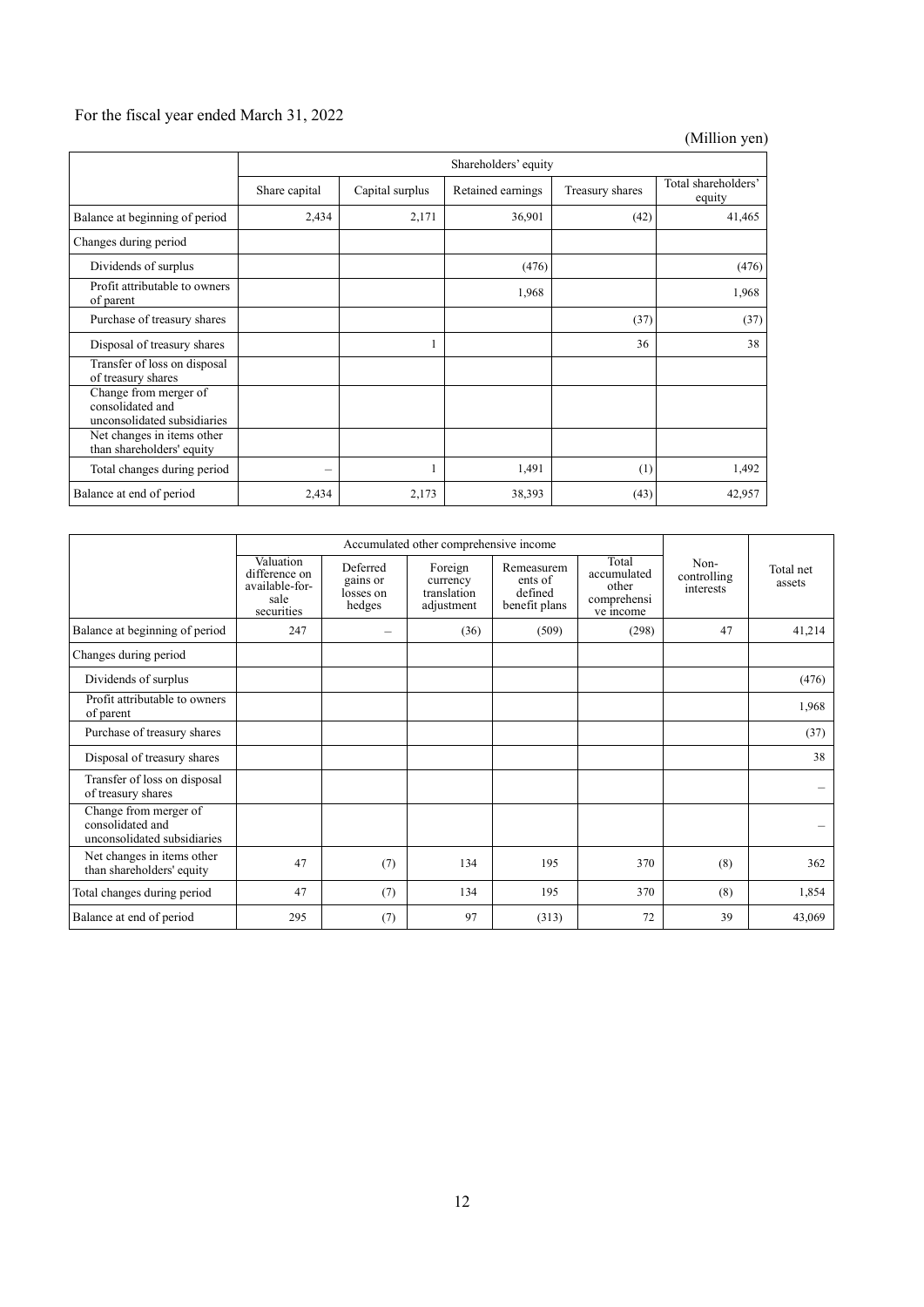# (4) Consolidated Statements of Cash Flows

|                                                                                                |                                             | (Million yen)                               |
|------------------------------------------------------------------------------------------------|---------------------------------------------|---------------------------------------------|
|                                                                                                | For the fiscal year<br>ended March 31, 2021 | For the fiscal year<br>ended March 31, 2022 |
| Cash flows from operating activities                                                           |                                             |                                             |
| Profit before income taxes                                                                     | 1,325                                       | 2,761                                       |
| Depreciation                                                                                   | 2,771                                       | 2,808                                       |
| Increase (decrease) in allowance for doubtful accounts                                         | (2)                                         | (50)                                        |
| Increase (decrease) in provision for bonuses                                                   | (48)                                        | 45                                          |
| Increase (decrease) in provision for bonuses for directors<br>(and other officers)             | (45)                                        | 29                                          |
| Increase (decrease) in retirement benefit liability                                            | 268                                         | 116                                         |
| Increase (decrease) in provision for retirement benefits<br>for directors (and other officers) | (9)                                         | (32)                                        |
| Interest and dividend income                                                                   | (36)                                        | (43)                                        |
| Interest expenses                                                                              | 91                                          | 86                                          |
| Loss (gain) on valuation of investment securities                                              | $\overline{7}$                              |                                             |
| Loss (gain) on sale of property, plant and equipment                                           | (0)                                         | (4)                                         |
| Loss on abandonment of non-current assets                                                      | 16                                          | 9                                           |
| Decrease (increase) in trade receivables                                                       | 919                                         | (167)                                       |
| Decrease (increase) in inventories                                                             | 2,249                                       | (1,959)                                     |
| Increase (decrease) in trade payables                                                          | (3,989)                                     | 2,527                                       |
| Increase/decrease in consumption taxes                                                         | 428                                         | (467)                                       |
| payable/consumption taxes refund receivable                                                    |                                             |                                             |
| Increase (decrease) in guarantee deposits received                                             | (3)                                         | 85                                          |
| Other, net                                                                                     | 323                                         | 2,963                                       |
| Subtotal                                                                                       | 4,266                                       | 8,709                                       |
| Interest and dividends received                                                                | 36                                          | 43                                          |
| Interest paid                                                                                  | (91)                                        | (84)                                        |
| Income taxes paid                                                                              | (1,176)                                     | (797)                                       |
| Net cash provided by (used in) operating activities                                            | 3,035                                       | 7,870                                       |
| Cash flows from investing activities                                                           |                                             |                                             |
| Purchase of property, plant and equipment                                                      | (1,785)                                     | (1,378)                                     |
| Proceeds from sale of property, plant and equipment                                            | 9                                           | 15                                          |
| Purchase of intangible assets                                                                  | (123)                                       | (61)                                        |
| Proceeds from sale of investment securities                                                    | 31                                          |                                             |
| Proceeds from collection of loans receivable                                                   | $\mathbf{0}$                                | $\overline{0}$                              |
| Proceeds from withdrawal of time deposits                                                      | 698                                         | 921                                         |
| Payments into time deposits                                                                    | (678)                                       | (797)                                       |
| Net cash provided by (used in) investing activities                                            | (1, 847)                                    | (1,300)                                     |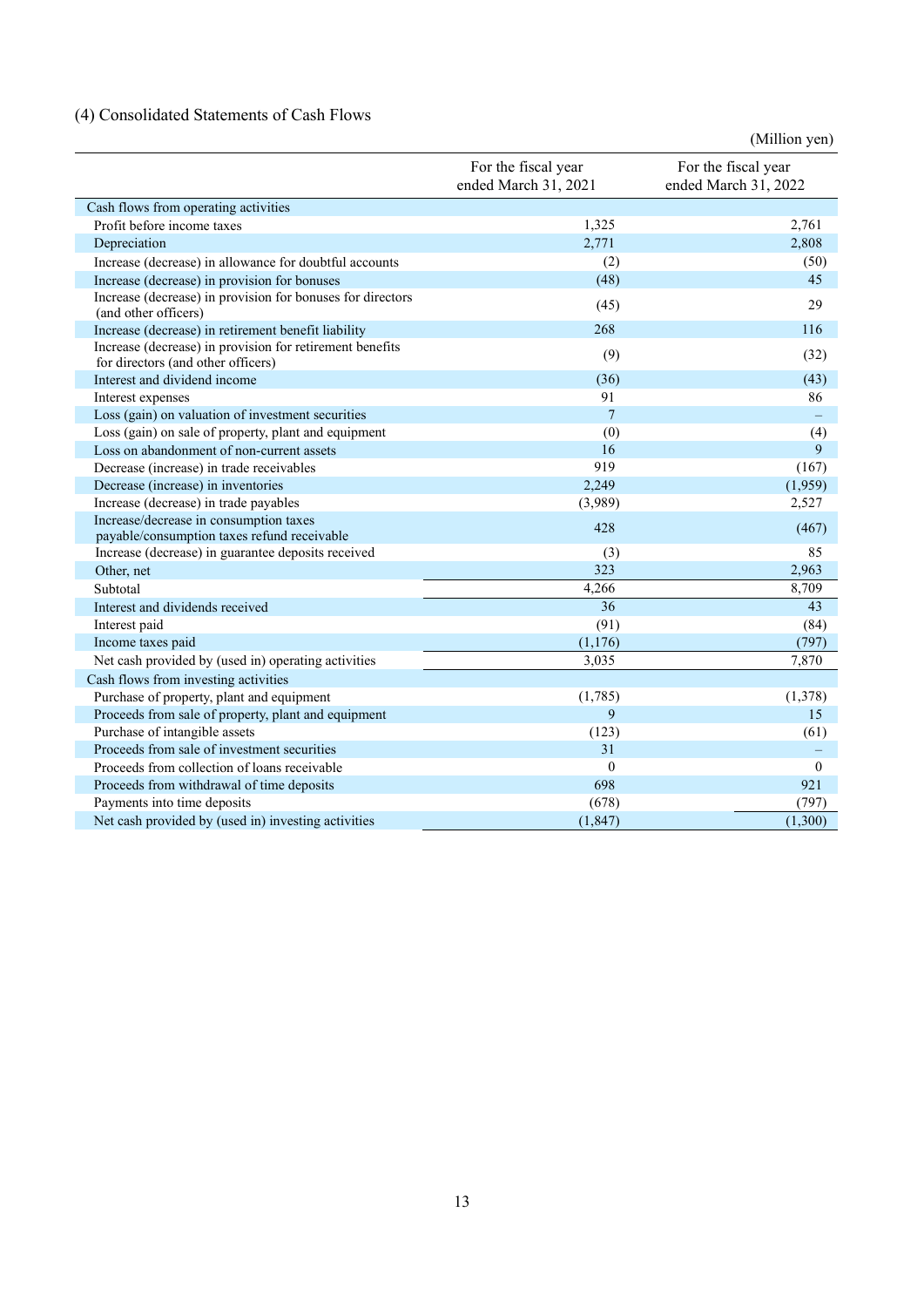(Million yen) For the fiscal year ended March 31, 2021 For the fiscal year ended March 31, 2022 Cash flows from financing activities Proceeds from long-term borrowings – 4,300 Repayments of long-term borrowings (1,235) (3,325) Purchase of treasury shares (62) (37) Dividends paid (476) (477) (476) Net increase (decrease) in short-term borrowings extended to the state of the state of the state of the state of the state of the state of the state of the state of the state of the state of the state of the state of the s Repayments of finance lease liabilities (535) (455) Net cash provided by (used in) financing activities (2,310) 84 Effect of exchange rate change on cash and cash equivalents 67 190 Net increase (decrease) in cash and cash equivalents (1,054) 6,844 Cash and cash equivalents at beginning of period 20,495 19,509 Increase in cash and cash equivalents resulting from merger with unconsolidated subsidiaries 68 – Cash and cash equivalents at end of period 19,509 26,354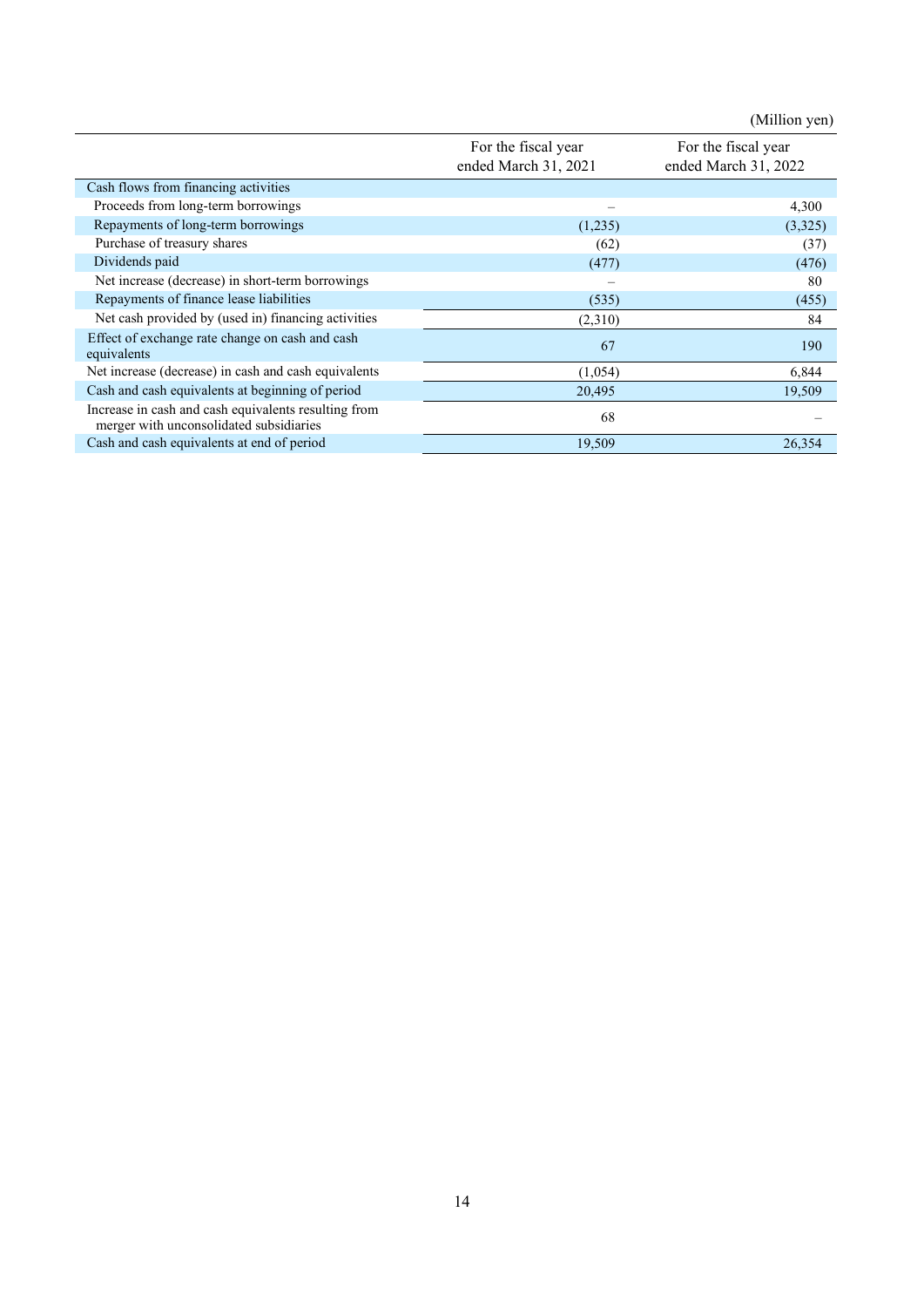#### (5) Notes to the Consolidated Financial Statements

(Notes on going concern assumption)

There is no relevant information.

#### (Changes in accounting policy)

#### (Application of Accounting Standard for Revenue Recognition, etc.)

"Accounting Standard for Revenue Recognition" (ASBJ Statement No. 29, March 31, 2020; hereinafter referred to as the "Revenue Recognition Accounting Standard") has been applied from the beginning of the fiscal year under review, whereby revenue shall be recognized by the amount of money expected to be received in exchange for goods or services at the point where control of the agreed goods or services is transferred to the customer.

Further, alternative treatments as stipulated in Paragraph 98 of the "Implementation Guidance on Accounting Standard for Revenue Recognition" have been applied to domestic sales of merchandise or products, for which revenue will be recognized at the point of shipment if the period from shipping to the point where control of the merchandise or products is transferred to the customer is a standard period.

The application of the Revenue Recognition Accounting Standard, etc. has been in accordance with the transitional treatment stipulated in the proviso of Paragraph 84 of the Revenue Recognition Accounting Standard, whereby the cumulative effects of retroactively applying the new accounting policy prior to the beginning of the fiscal year under review has been added to, or subtracted from the retained earnings at the beginning of the fiscal year under review, with the new accounting policy being applied from the balance at the beginning of the fiscal year. However, by applying the method stipulated in Paragraph 86 of the Revenue Recognition Accounting Standard, the new accounting policy has not been retroactively applied to contracts for which almost all revenue amounts had been recognized in accordance with the previous treatment prior to the beginning of the fiscal year under review. In addition, by applying the methods stipulated in additional item (1) under Paragraph 86 of the Revenue Recognition Accounting Standard, accounting treatment has been applied to contract changes made prior to the beginning of the fiscal year under review in accordance with the contractual conditions after all the contract changes have been reflected, and the cumulative effects of this has been added to, or subtracted from, the retained earnings at the beginning of the fiscal year under review.

The impact to profit and loss for the fiscal year under review and retained earnings at the beginning of the fiscal year under review from applying the Revenue Recognition Accounting Standard, etc. is minor,

Due to the application of the Revenue Recognition Accounting Standard, etc., "Notes and accounts receivable trade" as presented under "Current assets" on the "Consolidated Balance Sheets" for the previous fiscal year has been included in "Notes and accounts receivable - trade, and contract assets" from the fiscal year under review. In accordance with the transitional treatment as stipulated in Paragraph 89-2 of the Revenue Recognition Accounting Standard, reclassification of accounts under the new display method has not been made for the previous fiscal year.

## (Application of accounting standards for calculating fair market values)

From the beginning of the fiscal year under review, the Accounting Standard for Fair Value Measurement (ASBJ Statement No. 30, July 4, 2019; hereinafter referred to as the "Fair Value Measurement Accounting Standard") has been applied, and in accordance with the transitional treatments stipulated in Paragraph 19 of the Fair Value Measurement Accounting Standard and Paragraph 44-2 of the "Accounting Standard for Financial Instruments" (ASBJ Statement No. 10, July 4, 2019), a new accounting policy as stipulated by the Fair Value Measurement Accounting Standard shall be applied going forward. This shall have no impact on the consolidated financial statements.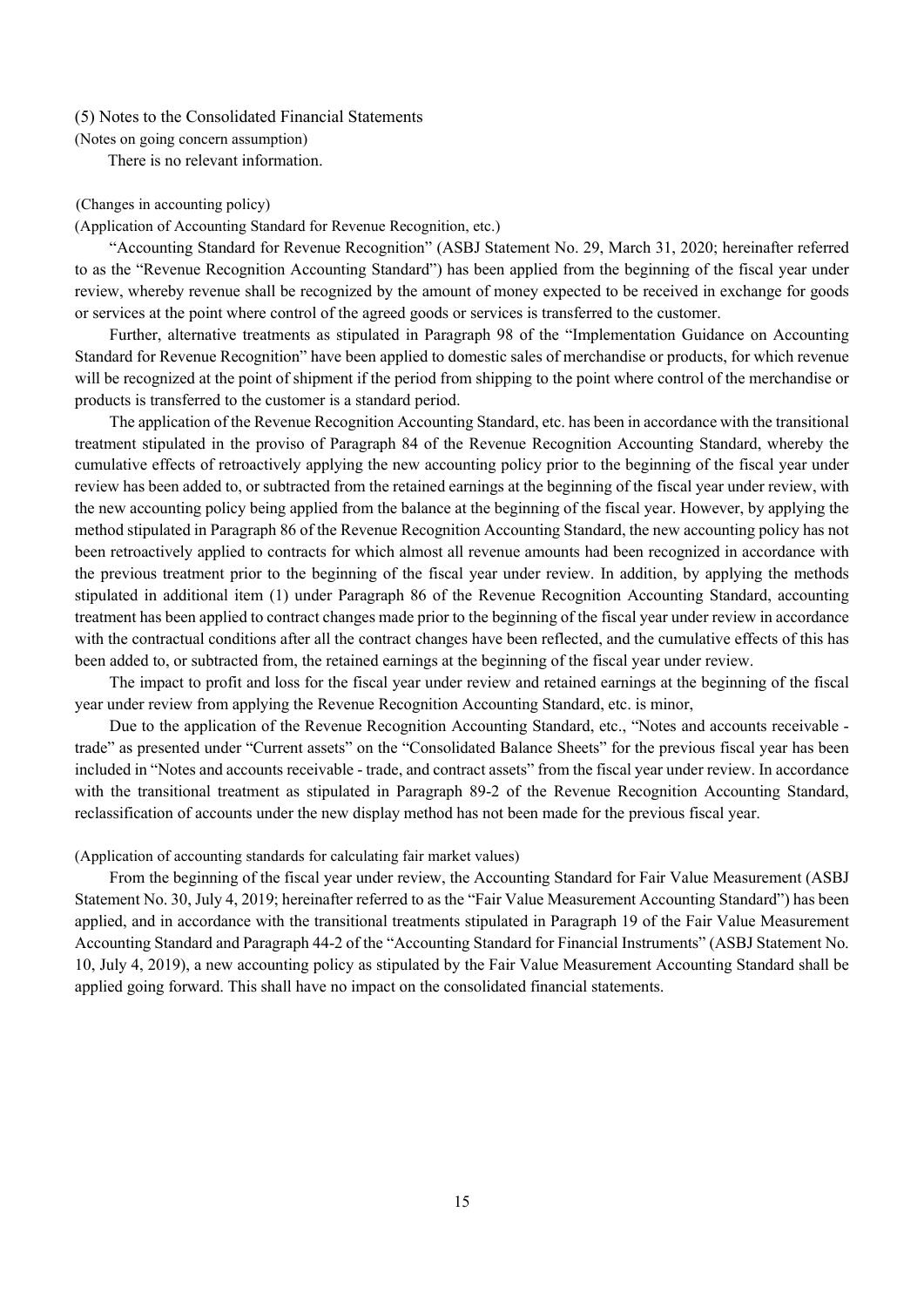(Segment information, etc.)

(Segment information)

1. Description of reportable segments

The reportable segments of the Company categorize the business composition of the Company with respect to financial information and are based on the financial reporting for performance evaluation with regard to annual business plan for each business at periodical meetings of the Board of Directors.

The Company's main business is the manufacture and sale of internal combustion engines; it also provides products that are not related to internal combustion engines to certain affiliates, and conducts business to utilize the real estate held by the Company.

The operative conditions of internal combustion engines, which comprise the majority of the Company's business, are significantly different between marine-use and land-use, and the Company conducts management and evaluation by categorizing production, sales, and after-sales service business activities for engines into marine-use and land-use.

As a result, the Company's reportable segments are Marine-use engines and Land-use engines.

2. Method for calculating net sales, profit (loss), assets, liabilities, and other by reportable segment

The accounting method used for reportable business segments is a method that is in compliance with the accounting principles and procedures adopted for the preparation of consolidated financial statements.

Reportable segment income figures are based on operating profit.

Assets and liabilities are not stated because they are not subject to review by the Board of Directors to determine the allocation of management resources and evaluate achievement.

 $(A, A^{\dagger}A)^T$ 

3. Information on net sales, profit (loss), assets, liabilities, and other by reportable segment

|                                               |                          |                                                      |                          |                          |                            |                                                                              | (IVIIIIIOII VEII) |
|-----------------------------------------------|--------------------------|------------------------------------------------------|--------------------------|--------------------------|----------------------------|------------------------------------------------------------------------------|-------------------|
|                                               |                          | Reportable segment                                   |                          |                          |                            |                                                                              | Amount            |
|                                               | Marine-use<br>engines    | Other<br>Land-use<br>$(Notes)*1$<br>Total<br>engines |                          | Total                    | Adjustment<br>(Notes) $*2$ | recorded in<br>Consolidated<br>Financial<br><b>Statements</b><br>$(Notes)*3$ |                   |
| Net sales                                     |                          |                                                      |                          |                          |                            |                                                                              |                   |
| $(1)$ Net sales to outside<br>customers       | 44,573                   | 8,567                                                | 53,140                   | 3,605                    | 56,745                     |                                                                              | 56,745            |
| $(2)$ Inter-segment net<br>sales or transfers | $\overline{\phantom{a}}$ | $\overline{\phantom{a}}$                             | $\overline{\phantom{a}}$ | $\overline{\phantom{a}}$ | $\overline{\phantom{a}}$   | $\overline{\phantom{0}}$                                                     |                   |
| Total                                         | 44,573                   | 8,567                                                | 53,140                   | 3,605                    | 56,745                     |                                                                              | 56,745            |
| Segment income (loss)                         | 3,259                    | (697)                                                | 2,561                    | 557                      | 3,119                      | (2,124)                                                                      | 994               |
| Other                                         |                          |                                                      |                          |                          |                            |                                                                              |                   |
| Depreciation                                  | 1,941                    | 385                                                  | 2,326                    | 339                      | 2,665                      | 106                                                                          | 2,771             |

For the fiscal year ended March 31, 2021

(Notes) \*1 The "Other" category is a business segment that is not included in reportable segments, and includes the industrial machinery-related business, the real estate leasing-related business, the electricity sales-related business and the precision parts-related business.

\*2 The adjustment for segment income (loss) represents corporate expenses, largely consisting of selling, general and administrative expenses not attributable to the reportable segments.

\*3 Segment income (loss) is adjusted with operating profit on the Consolidated Statements of Income.

\*4 Assets are not allocated to the business segments.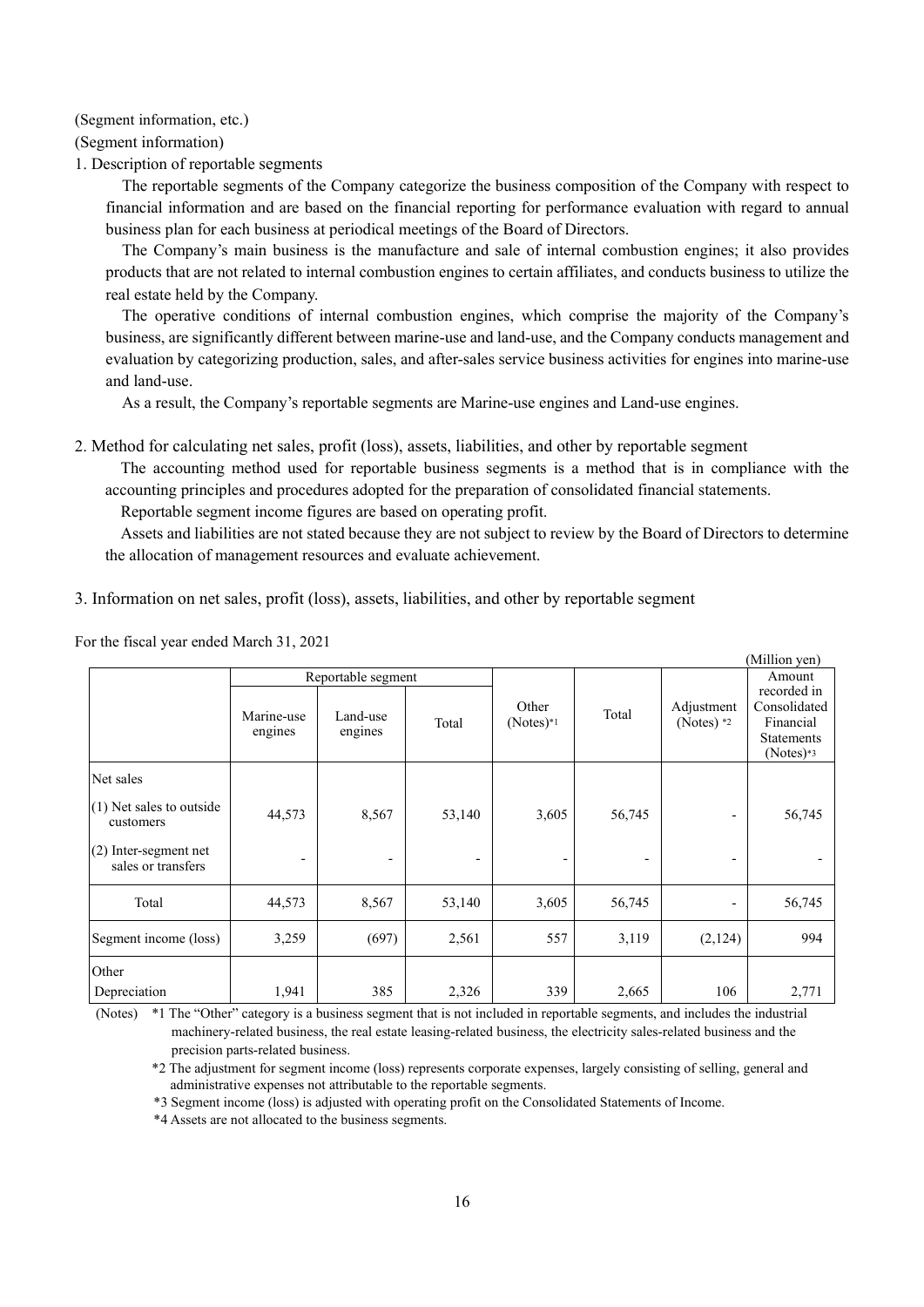#### For the fiscal year ended March 31, 2022

|                                                                                                     |                                                                             |             |                      |       |                            |                                                                                        | (Million yen) |
|-----------------------------------------------------------------------------------------------------|-----------------------------------------------------------------------------|-------------|----------------------|-------|----------------------------|----------------------------------------------------------------------------------------|---------------|
|                                                                                                     | Reportable segment<br>Marine-use<br>Land-use<br>Total<br>engines<br>engines |             | Other<br>$(Notes)*1$ | Total | Adjustment<br>(Notes) $*2$ | Amount<br>recorded in<br>Consolidated<br>Financial<br><b>Statements</b><br>$(Notes)*3$ |               |
| Net sales<br>$(1)$ Net sales to outside<br>customers<br>(2) Inter-segment net<br>sales or transfers | 43,685<br>$\overline{\phantom{a}}$                                          | 10,192<br>- | 53,877               | 3,722 | 57,599<br>-                | $\overline{a}$                                                                         | 57,599        |
| Total                                                                                               | 43,685                                                                      | 10,192      | 53,877               | 3,722 | 57,599                     | $\overline{\phantom{0}}$                                                               | 57,599        |
| Segment income                                                                                      | 2,316                                                                       | 1,589       | 3,906                | 418   | 4,324                      | (2, 232)                                                                               | 2,092         |
| Other<br>Depreciation                                                                               | 1,933                                                                       | 427         | 2,360                | 341   | 2,702                      | 106                                                                                    | 2,808         |

(Notes) \*1 The "Other" category is a business segment that is not included in reportable segments, and includes the industrial machinery-related business, the real estate leasing-related business, the electricity sales-related business and the precision parts-related business.

\*2 The adjustment for segment income represents corporate expenses, largely consisting of selling, general and administrative expenses not attributable to the reportable segments.

\*3 Segment income is adjusted with operating profit on the Consolidated Statements of Income.

\*4 Assets are not allocated to the business segments.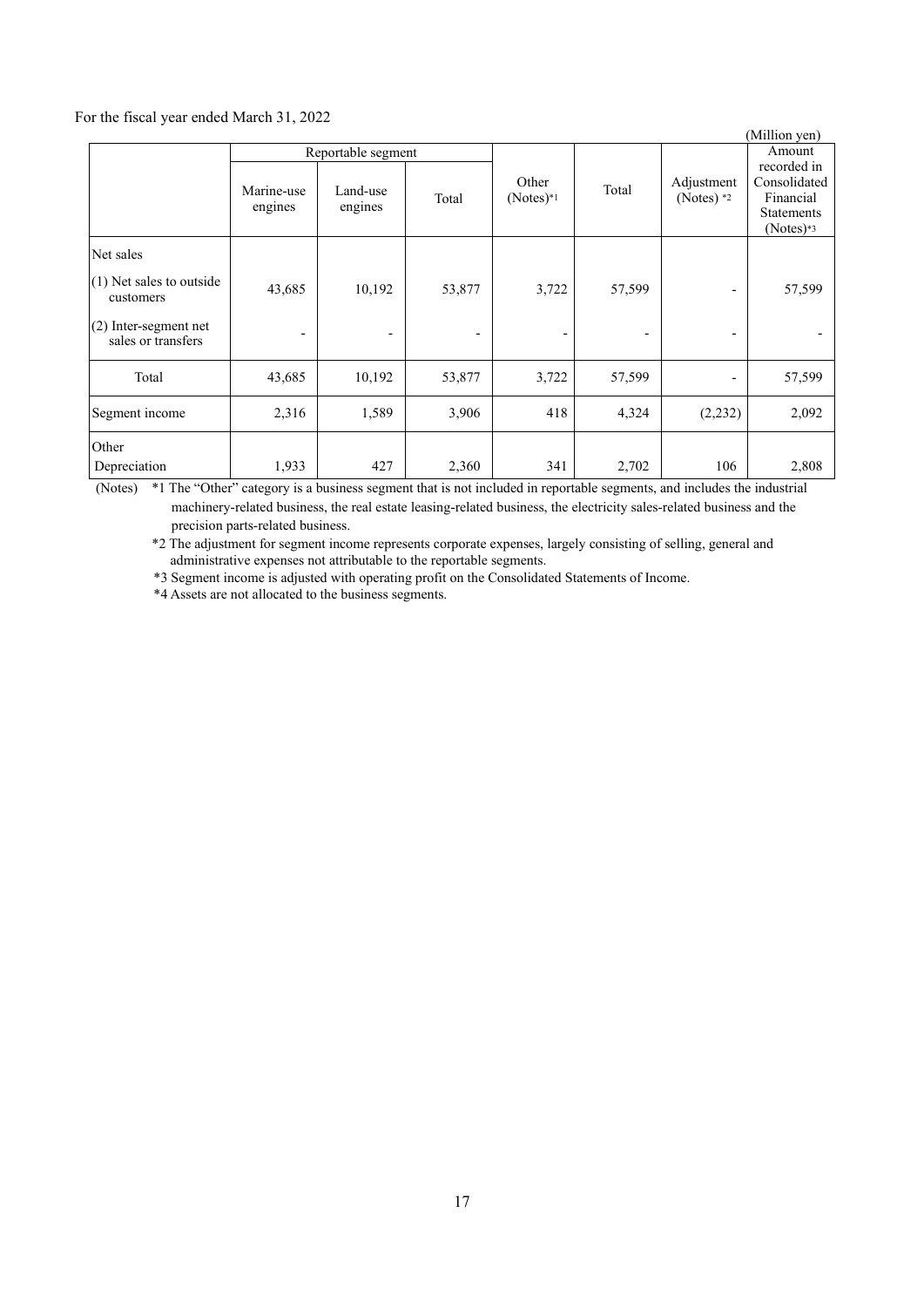# (Related information)

For the fiscal year ended March 31, 2021

1. Information by product and service

This is omitted as similar information is disclosed in Segment information.

# 2. Information by geographical area

| Net sales |        |               |       |        |  |  |  |  |
|-----------|--------|---------------|-------|--------|--|--|--|--|
| Japan     | Asıa   | Latın America | Other | Total  |  |  |  |  |
| 33,843    | 15,615 | 1,382         | 5,903 | 56,745 |  |  |  |  |

(Note) Country and region categories are based on geographic proximity.

2) Property, plant and equipment

This is omitted as the amount of property, plant and equipment located in Japan exceeds 90% of that stated in the consolidated balance sheet.

# 3. Information by major customer

This is omitted as there were no external customers whose net sales account for more than 10% of net sales in the consolidated statements of income.

For the fiscal year ended March 31, 2022

1. Information by product and service

This is omitted, as similar information is disclosed in Segment information.

## 2. Information by geographical area

| ) Net sales |        |               |       | (Million yen) |
|-------------|--------|---------------|-------|---------------|
| Japan       | Asıa   | Latın America | Other | Total         |
| 31,633      | 17,936 | 1,709         | 6,319 | 57,599        |

(Note) Country and region categories are based on geographic proximity.

2) Property, plant and equipment

This is omitted as the amount of property, plant and equipment located in Japan exceeds 90% of that stated in the consolidated balance sheet.

## 3. Information by major customer

This is omitted because there were no external customers whose net sales account for more than 10% of net sales in the consolidated statements of income.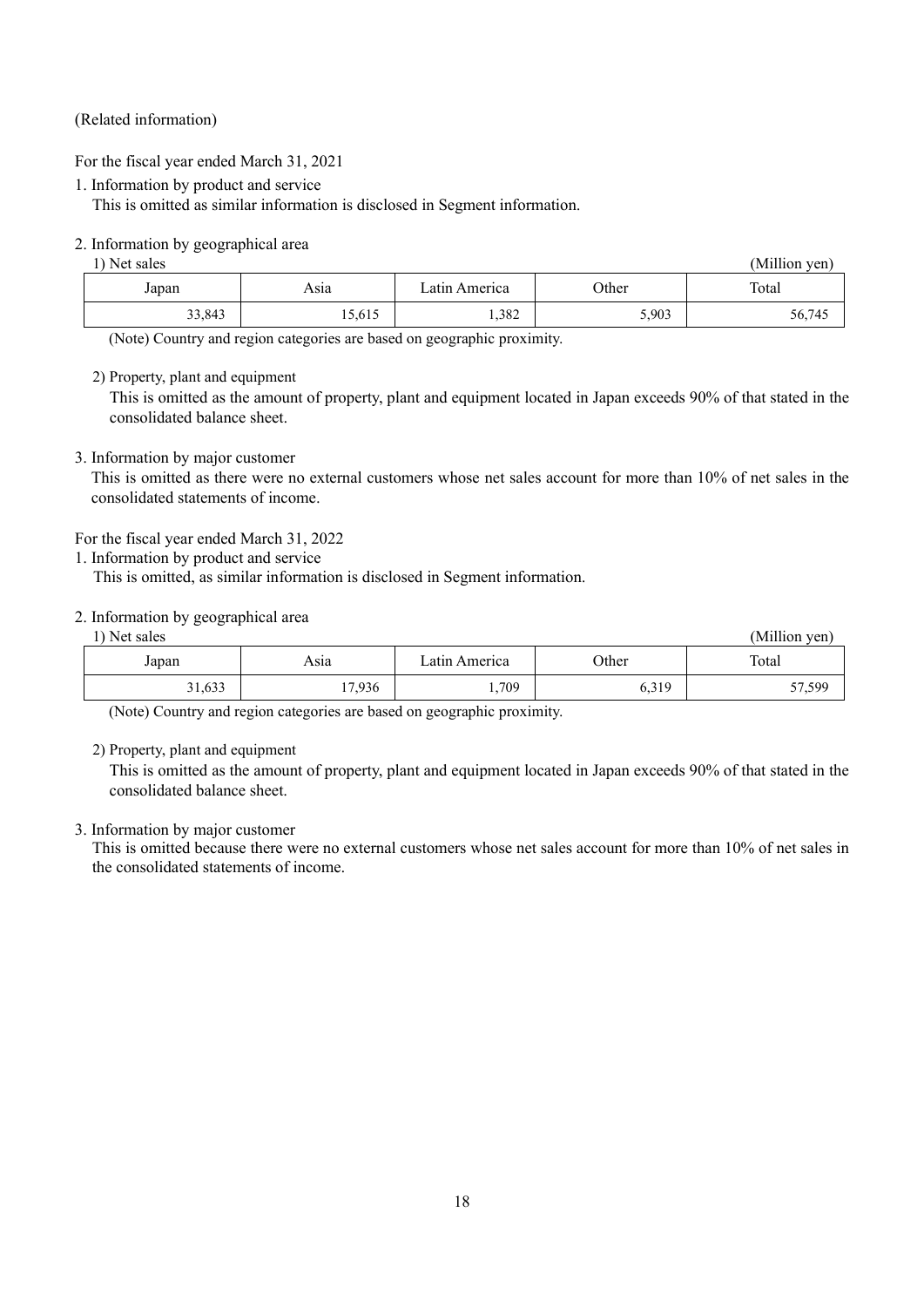# (Per share information)

| Category                 | For the fiscal year<br>ended March 31, 2021 | For the fiscal year<br>ended March 31, 2022 |
|--------------------------|---------------------------------------------|---------------------------------------------|
| Net assets per share     | $1,296.22$ yen                              | 1,354.99 yen                                |
| Basic earnings per share | 22.43 yen                                   | $62.01$ yen                                 |

(Note) The basis for the calculation of basic earnings per share is as follows.

| Category                                                                           | For the fiscal year<br>ended March 31, 2021 | For the fiscal year<br>ended March 31, 2022 |
|------------------------------------------------------------------------------------|---------------------------------------------|---------------------------------------------|
| Basic earnings per share                                                           |                                             |                                             |
| Profit attributable to owners of parent (Million yen)                              | 712                                         | 1,968                                       |
| Amount not attributable to shareholders of common shares<br>(Million yen)          |                                             |                                             |
| Profit attributable to owners of parent relating to common<br>shares (Million yen) | 712                                         | 1.968                                       |
| Average number of shares of common shares outstanding<br>during each fiscal year   | 31,740,671 shares                           | 31,738,730 shares                           |

(Note) Diluted earnings per share are not presented as there is no share outstanding with dilutive effect.

(Significant subsequent events)

Not applicable.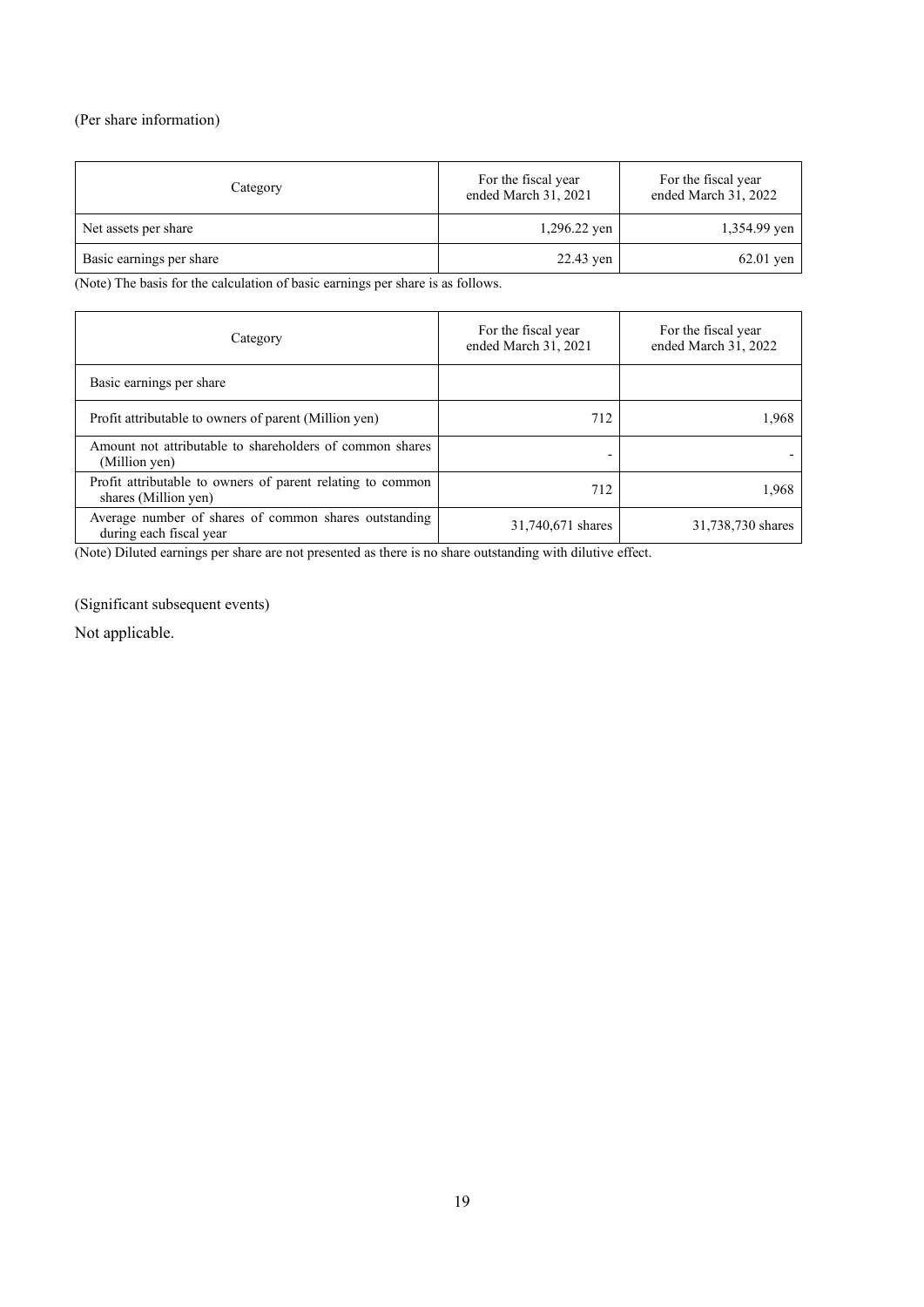# 4. Other

# (1) Status of Production, Orders Received, and Sales

# 1) Production

Production by segment for the current fiscal year is as follows:

|                             |                          |        | (Million yen)       |
|-----------------------------|--------------------------|--------|---------------------|
| Segment                     | Volume                   | Amount |                     |
|                             |                          |        | Year-on-year change |
|                             | Horsepower               |        | $\%$                |
| Internal combustion engines |                          |        |                     |
| Marine-use engines          | 1,071,501                | 43,685 | (2.0)               |
| Land-use engines            | 77,106                   | 10,192 | 19.0                |
| Other                       | $\overline{\phantom{0}}$ | 3,096  | 4.0                 |
|                             |                          |        |                     |
| Total                       |                          | 56,973 | 1.5                 |

(Notes)

\*1 Amounts are based on sales prices.

\*2 The figures above do not include consumption taxes.

## 2) Orders received

Orders by segment for the current fiscal year are as follows:

| ┙<br>$\circ$               |                 |                         |                        |                          |          | (Million yen)          |
|----------------------------|-----------------|-------------------------|------------------------|--------------------------|----------|------------------------|
|                            | Orders received |                         |                        | Order backlogs           |          |                        |
| Segment                    | Volume          | Amount                  | Year-on-year<br>change | Volume                   | Amount   | Year-on-year<br>change |
|                            | Horsepower      |                         | $\frac{0}{0}$          | Horsepower               |          | $\frac{0}{0}$          |
| Internal combustion engine |                 |                         |                        |                          |          |                        |
| Marine-use engines         | 1,661,208       | 61,911                  | 46.9                   | 1,822,845                | 42,993   | 73.6                   |
|                            |                 | [36, 717]               |                        |                          | [23,002] |                        |
| Land-use engines           | 89,136          | 11,012                  | 35.3                   | 92,179                   | 5,557    | 17.3                   |
|                            |                 | $[175]$                 |                        |                          | $[13]$   |                        |
| Other                      | -               | 3,016                   | 1.7                    | $\overline{\phantom{0}}$ | 598      | (11.8)                 |
|                            |                 | $\lbrack \cdot \rbrack$ |                        |                          | [-]      |                        |
| Total                      |                 | 75,940                  | 42.6                   |                          | 49,149   | 62.8                   |
|                            |                 | [36,892]                |                        |                          | [23,016] |                        |

(Notes)

\*1 Amounts are based on sales prices.

\*2 Figures in brackets [ ] indicate export orders received and the balance of export orders outstanding, and are included in totals.

\*3 The figures above do not include consumption taxes.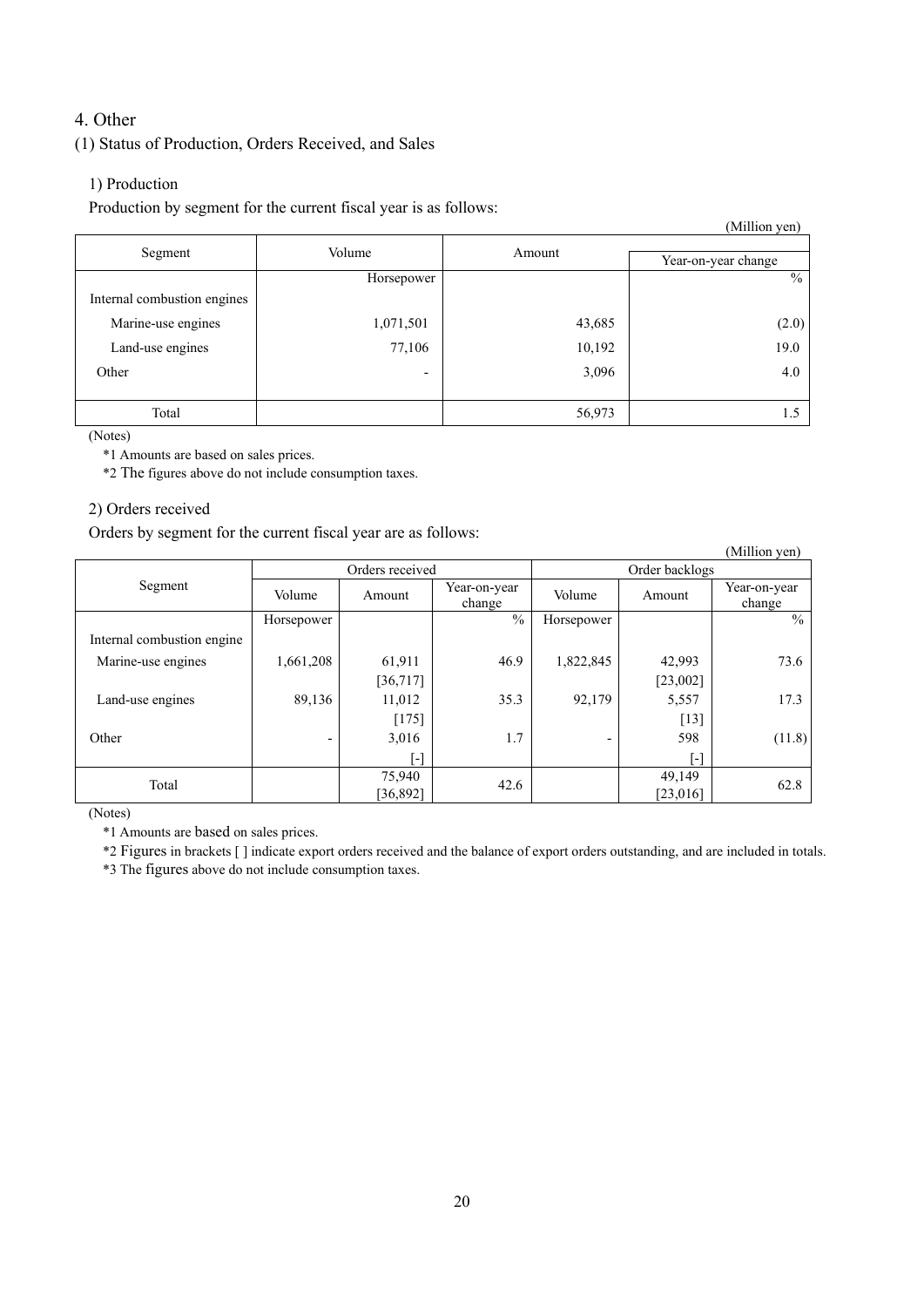## 3) Sales results

Sales by segment for the current fiscal year are as follows:

|                            |                          |           |                          | (Million yen)       |
|----------------------------|--------------------------|-----------|--------------------------|---------------------|
| Segment                    | Volume                   | Amount    | Export ratio             | Year-on-year change |
|                            | Horsepower               |           | $\frac{0}{0}$            | $\%$                |
| Internal combustion engine |                          |           |                          |                     |
| Marine-use engines         | 1,071,501                | 43,685    | 58.4                     | (2.0)               |
|                            |                          | [25, 490] |                          |                     |
| Land-use engines           | 77,106                   | 10,192    | 4.7                      | 19.0                |
|                            |                          | $[475]$   |                          |                     |
| Other                      | $\overline{\phantom{0}}$ | 3,722     | $\overline{\phantom{a}}$ | 3.3                 |
|                            |                          | [-]       |                          |                     |
| Total                      |                          | 57,599    | 45.1                     | 1.5                 |
|                            |                          | [25,966]  |                          |                     |

(Notes)

\*1 Figures in brackets [ ] indicate export volume, and are included in totals.

\*2 Major export destinations and compositions are as follows:

Asia (69.1%), Europe (19.9%), Latin America (6.6%), North America (2.6%), Others (1.8%)

\*3 The "Other" segment includes precision parts-related (1,367 million yen), industrial machinery-related (1,728 million yen) and real estate leasing-related (626 million yen).

\*4 The figures above do not include consumption taxes.

(2) Changes in Directors and Corporate Auditors (Scheduled on June 29, 2022)

1. Retiring Directors:

Shinichi Nanba (currently Director and Managing Executive Officer)

Tomohiro Miyoshi (currently Director and Managing Executive Officer)

Noriyoshi Matsushita (currently Director)

#### (Reference)

New Management Team (Scheduled on June 29, 2022)

| (Directors)                     |                                                                      |
|---------------------------------|----------------------------------------------------------------------|
| Chairman                        | Shigeki Kinoshita                                                    |
| President and Representative    | Yoshinobu Hotta                                                      |
| Director                        |                                                                      |
| Director and Managing Executive | Takashi Mizushina                                                    |
| Officer                         |                                                                      |
| Director and Managing Executive | Toshiki Sanaga                                                       |
| Officer                         |                                                                      |
| <b>Outside Director</b>         | Tamon Tsuda (currently Representative, Tsuda CPA Office)             |
| <b>Outside Director</b>         | Kazuo Komatsu (currently Attorney-at-law, Kitahama Partners,         |
|                                 | Foreign Law Joint Enterprise)                                        |
| <b>Outside Director</b>         | Hiroko Ameno (currently Professor, Faculty of Business and Commerce, |
|                                 | Kansai University)                                                   |